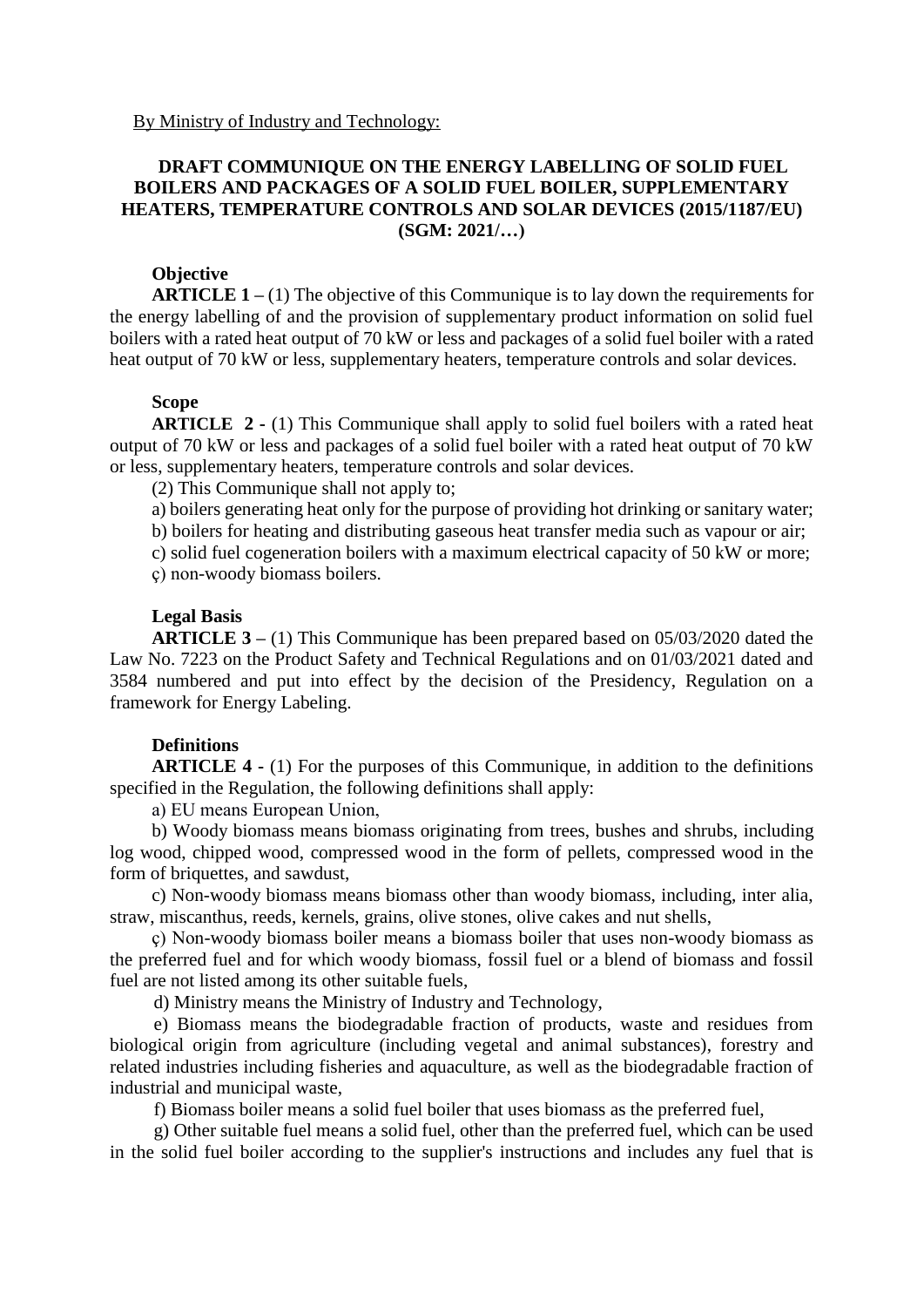mentioned in the instruction manual for installers and end-users, on free access websites of suppliers, in technical promotional material and in advertisements,

ğ) Supplementary heater means a secondary boiler or heat pump falling within the scope of the Communique (SGM:2018/1) on the energy labelling of space heaters, combination heaters, packages of space heater, temperature control and solar device and packages of combination heater, temperature control published on the Official Gazette dated 28/03/2018 and 30374 numbered and solar device or a secondary solid fuel boiler, which generates extra heat where the heat demand is greater than the rated heat output of the primary solid fuel boiler;

h) Fossil fuel means fuel other than biomass, including anthracite, brown coal, coke, bituminous coal; for the purposes of this Communique it also includes peat,

ı) Solar device means a solar-only system, a solar collector, a solar hot water storage tank or a pump in the collector loop, which are placed on the market separately,

i) Solar hot water storage tank means a hot water storage tank storing heat energy produced by one or more solar collectors,

j) Solar collector means a device designed to absorb global solar irradiance and to transfer the heat energy so produced to a fluid passing through it,

k) Solid fuel means a fuel that is solid at normal indoor room temperatures, including solid biomass and solid fossil fuel,

l) Solid fuel heat generator means the part of a solid fuel boiler that generates the heat through the combustion of solid fuels,

m) Solid fuel boiler means a device equipped with one or more solid fuel heat generators that provides heat to a water-based central heating system in order to reach and maintain at a desired level the indoor temperature of one or more enclosed spaces, with a heat loss to its surrounding environment of not more than 6 % of rated heat output,

n) Package of a solid fuel boiler, supplementary heaters, temperature controls and solar devices means a package offered to the end-user containing a solid fuel boiler combined with one or more supplementary heaters, one or more temperature controls or one or more solar devices,

o) Solid fuel cogeneration boiler means a solid fuel boiler capable of simultaneously generating heat and electricity,

ö) Combination boiler means a solid fuel boiler that is designed to also provide heat to deliver hot drinking or sanitary water at given temperature levels, quantities and flow rates during given intervals, and is connected to an external supply of drinking or sanitary water.

p) Commission means European Commission,

r) Rated heat output (Pr) means the declared heat output of a solid fuel boiler when providing heating of enclosed spaces with the preferred fuel, expressed in kW,

s) Solar-only system means a device that is equipped with one or more solar collectors and solar hot water storage tanks and possibly pumps in the collector loop and other parts, which is placed on the market as one unit and is not equipped with any heat generator except possibly one or more back-up immersion heaters,

ş) Hot water storage tank means a vessel for storing hot water for water or space heating purposes, including any additives, which is not equipped with any heat generator except possibly one or more back-up immersion heaters,

t) Temperature control means the equipment that interfaces with the end-user regarding the values and timing of the desired indoor temperature, and communicates relevant data to an interface of the solid fuel boiler such as a central processing unit, thus helping to regulate the indoor temperature(s),

u) Water-based central heating system means a system using water as a heat transfer medium to distribute centrally generated heat to heat emitting devices for the heating of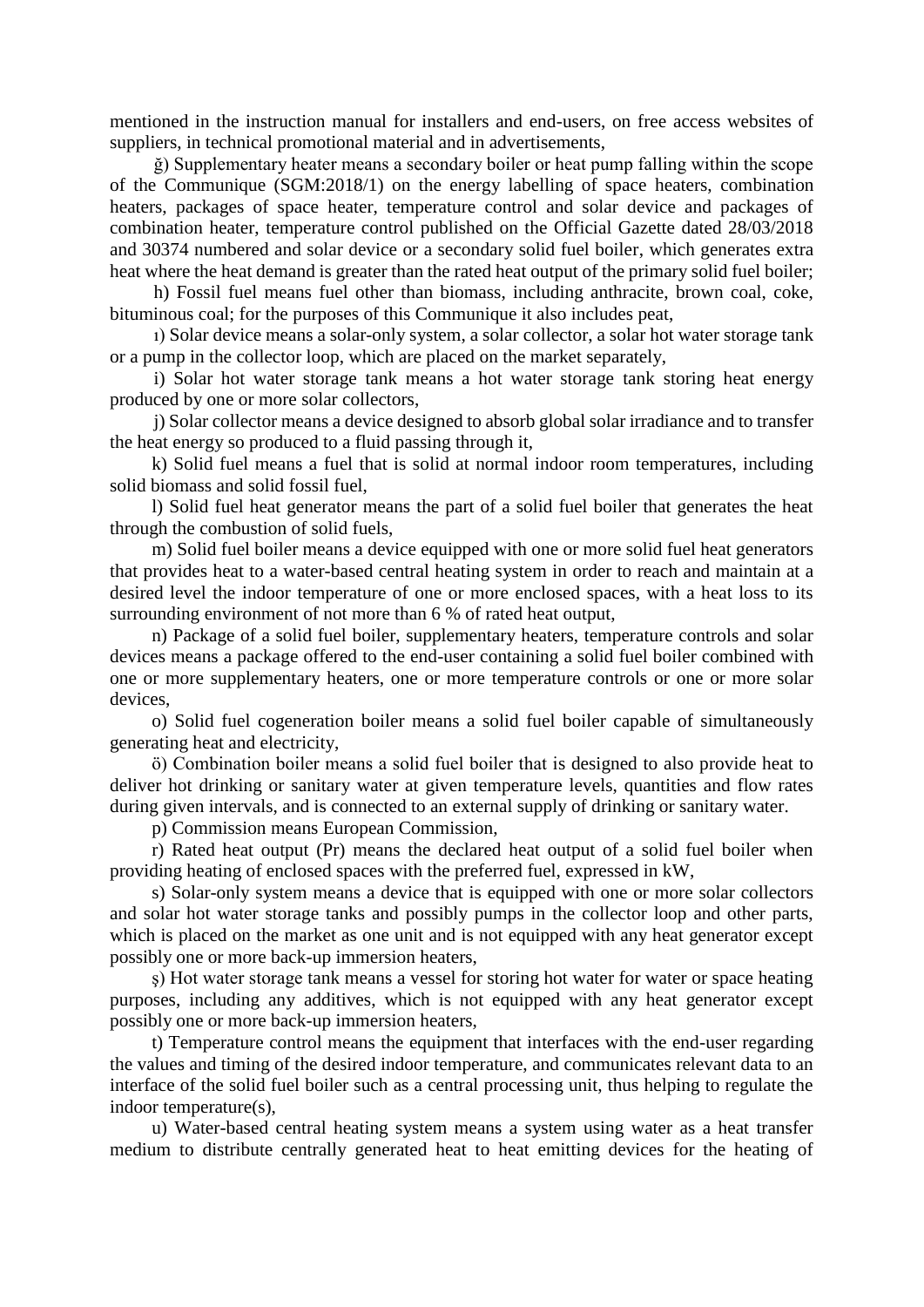enclosed spaces within buildings or parts thereof, including block heating or district heating networks,

ü) Preferred fuel means the single solid fuel which is to be preferably used for the boiler according to the supplier's instructions,

v) Back-up immersion heater means a Joule effect electric resistance heater that is part of a hot water storage tank and generates heat only when the external heat source supply is disrupted (including during maintenance periods) or out of order, or that is part of a solar hot water storage tank and provides heat when the solar heat source is not sufficient to satisfy required comfort levels,

y) Regulation means 01/03/2021 dated and 3584 numbered and put into effect by the decision of the Presidency, Regulation on a framework for Energy Labeling.

(2) The other definitions in this Communique are specified in the Annex-I of this Communique.

### **Responsibilities of suppliers and timetable**

**ARTICLE 5** - (1) From 01/06/2023 suppliers placing solid fuel boilers on the market or putting them into service, including those integrated in packages of a solid fuel boiler, supplementary heaters, temperature controls and solar devices, shall ensure that:

a) each solid fuel boiler is provided with a printed label in the format and containing the information set out in point 1.1 of Annex III and conforming to the energy efficiency classes set out in Annex II, and each solid fuel boiler intended for use in packages of a solid fuel boiler, supplementary heaters, temperature controls and solar devices is provided with a second label in the format and containing the information set out in point 2 of Annex III,

b) an electronic label in the format and containing the information set out in point 1.1 of Annex III and conforming to the energy efficiency classes set out in Annex II is made available to dealers for each solid fuel boiler model,

c) a product fiche, in accordance with point 1 of Annex IV, is provided for each solid fuel boiler, and a second fiche, in accordance with point 2 of Annex IV, is provided for each solid fuel boiler intended for use in packages of a solid fuel boiler, supplementary heaters, temperature controls and solar devices,

ç) an electronic product fiche, in accordance with point 1 of Annex IV, shall be made available to dealers for each solid fuel boiler model,

d) the technical documentation, as set out in point 1 of Annex V, is provided on request to the Ministry, Member States and to the Commission;

e) any advertisement related to a specific solid fuel boiler model and containing energyrelated information or price includes a reference to the energy efficiency class of that model,

f) any technical promotional material concerning a specific solid fuel boiler model and describing its specific technical parameters includes a reference to the energy efficiency class of that model.

(2) From 01/06/2023 suppliers placing solid fuel boilers on the market or putting them into service, including those integrated in packages of a solid fuel boiler, supplementary heaters, temperature controls and solar devices, shall ensure that:

a) each solid fuel boiler is provided with a printed label in the format and containing the information set out in point 1.2 of Annex III and conforming to the energy efficiency classes set out in Annex II;

b) an electronic label in the format and containing the information set out in point 1.2 of Annex III and conforming to the energy efficiency classes set out in Annex II is made available to dealers for each solid fuel boiler model

c) a product fiche, in accordance with point 2 of Annex IV, is provided for each package of a solid fuel boiler, supplementary heaters, temperature controls and solar devices,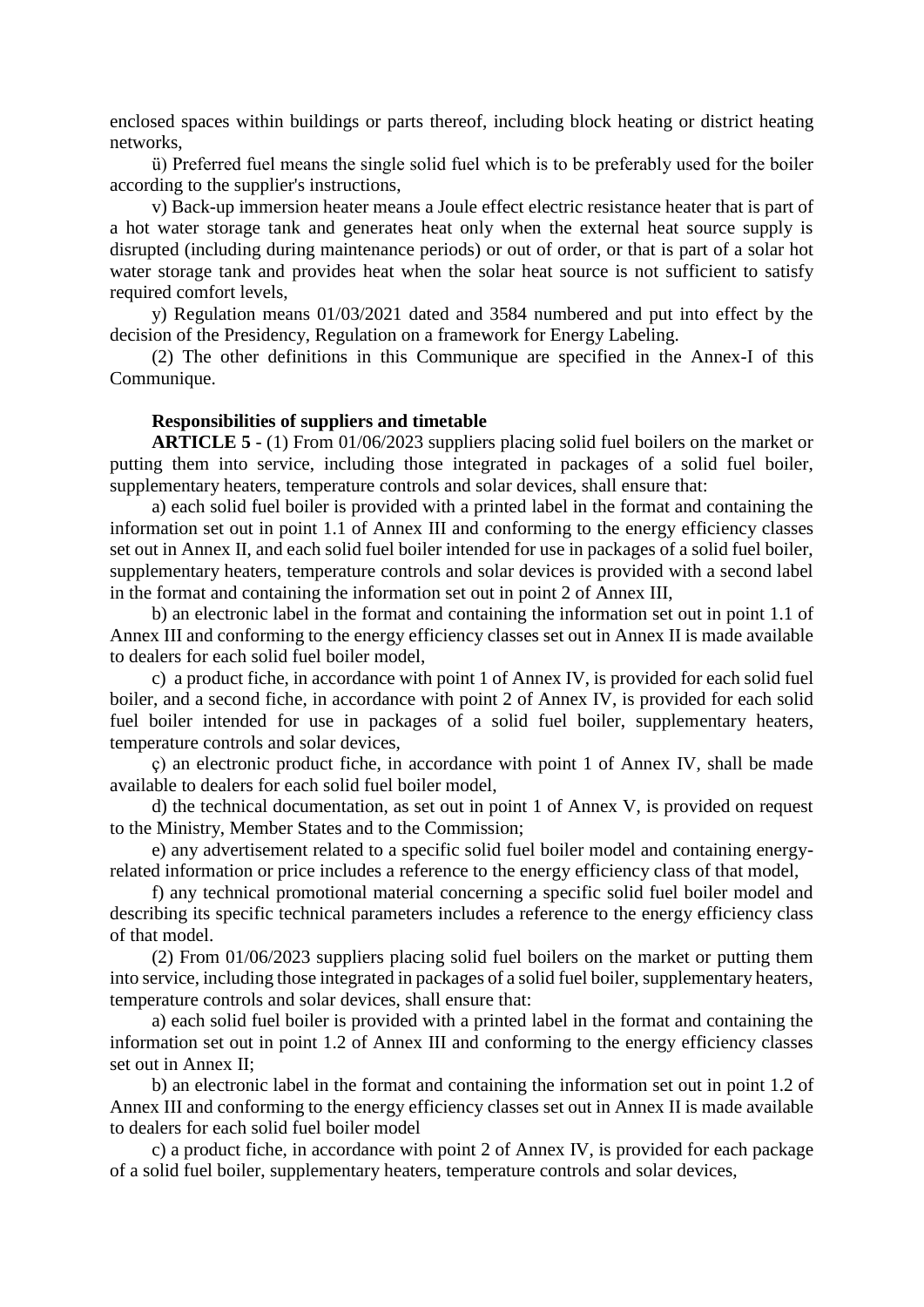ç) an electronic product fiche, in accordance with point 2 of Annex IV, is made available to dealers for each model comprising a package of a solid fuel boiler, supplementary heaters, temperature controls and solar devices,

d) the technical documentation, in accordance with point 2 of Annex V, is provided on request to the Ministry, Member States and to the Commission,

e) any advertisement relating to a specific model comprising a package of a solid fuel boiler, supplementary heaters, temperature controls and solar devices and which contains energy-related information or price includes a reference to the energy efficiency class for that model,

f) any technical promotional material concerning a specific model comprising a package of a solid fuel boiler, supplementary heaters, temperature controls and solar devices which describes its specific technical parameters includes a reference to the energy efficiency class for that model.

#### **Responsibilities of dealers**

**ARTICLE 6** – (1) Dealers in solid fuel boilers shall ensure that:

a) each solid fuel boiler bears, at the point of sale, the label provided by suppliers in accordance with Article 5(1) or 5(2) on the outside of the front of the solid fuel boiler, in such a way as to be clearly visible,

b) solid fuel boilers offered for sale, hire or hire purchase, where the end-user cannot be expected to see the product displayed, are marketed with the information provided by the suppliers in accordance with point 1 of Annex VI, except where the offer is made through the internet, in which case the provisions in Annex VII shall apply,

c) any advertisement for a specific solid fuel boiler model which contains containing energy-related or price information includes a reference to the energy efficiency class of that model,

ç) any technical promotional material concerning a specific solid fuel boiler model which describes its specific technical parameters includes a reference to the energy efficiency class of that model.

(2) Dealers in packages of a solid fuel boiler, supplementary heaters, temperature controls and solar devices shall ensure that:

a) any offer for a specific package includes the energy efficiency class for that package, by displaying on the package the label provided by the supplier in accordance with Article 5(2)(a) and the product fiche provided by the supplier in accordance with Article 5(2)(c), duly filled with the characteristics of that package,

b) packages of a solid fuel boiler, supplementary heaters, temperature controls and solar devices offered for sale, hire or hire purchase, where the end-user cannot be expected to see the package displayed, are marketed with the information provided in accordance with point 2 of Annex VI, except where the offer is made through the internet, in which case the provisions in Annex VII shall apply;

c) any advertisement relating to a specific model comprising a package of a solid fuel boiler, supplementary heaters, temperature controls and solar device models and which contains energy-related information or price includes a reference to the energy efficiency class for that model;

ç) any technical promotional material concerning a specific model comprising a package of a solid fuel boiler, supplementary heaters, temperature controls and solar devices which describes its specific technical parameters includes a reference to the energy efficiency class for that model.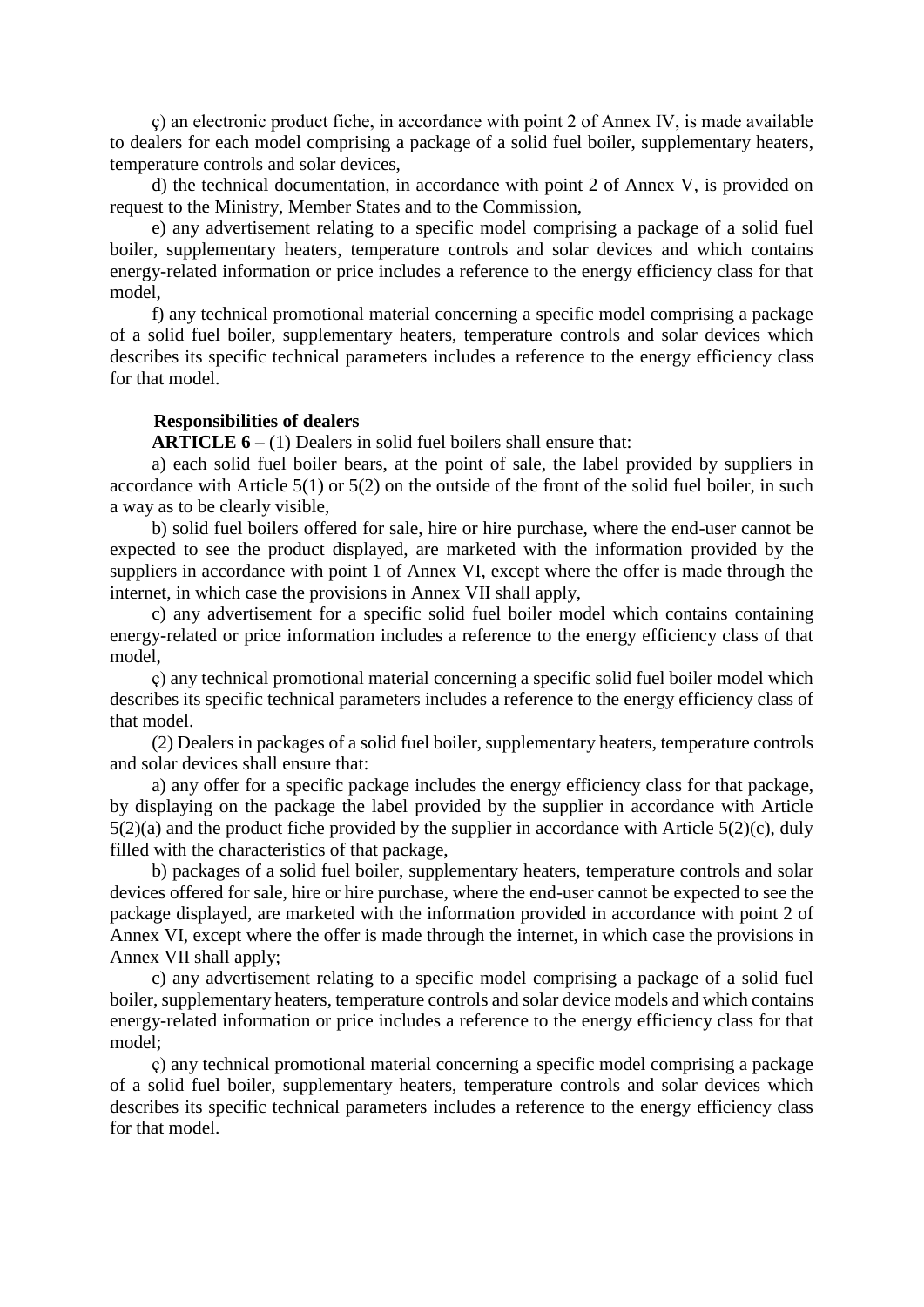#### **Measurement and calculation methods**

**ARTICLE 7 –** (1) The information to be provided pursuant to Articles 5 and 6 of this Communique shall be obtained by reliable, accurate and reproducible measurement and calculation methods which take into account the recognised state-of-the-art measurement and calculation methods, set out in Annex VIII. The energy efficiency index shall be calculated as set out in Annex IX.

#### **Verification procedure for market surveillance purposes**

**ARTICLE 8 –** (1) The Ministry shall apply the procedure laid down in Annex X when assessing the conformity with this Regulation of the declared energy efficiency class of solid fuel boilers and packages of a solid fuel boiler, supplementary heaters, temperature controls and solar devices.

#### **Consultation Forum transactions**

**ARTICLE 9–** (1) The Ministry may participate to the Consultation Forum meetings whether it is appropriate to add a water heating efficiency class on the label for combination boilers in the scope of the light of technological progress.

#### **Compliance with the European Union Legislation**

**ARTICLE 10** – (1) This Communique has been prepared based on the indication by labelling and standard product information of the consumption of energy and other resources by energy-related products Directive 2010/30/EU of The European Parliament and of The Council and amended by the Commission Regulation EU/2017/254, Commission Regulation (EU) 2015/1187 with regard to solid fuel boilers and packages of a solid fuel boiler, supplementary heaters, temperature controls and solar devices.

#### **Entry into force**

**ARTICLE 11** – (1) This Communique shall enter into force on the date of publication.

#### **Execution**

**ARTICLE 12** – (1) This Communique shall be executed by the Ministry of Industry and Technology.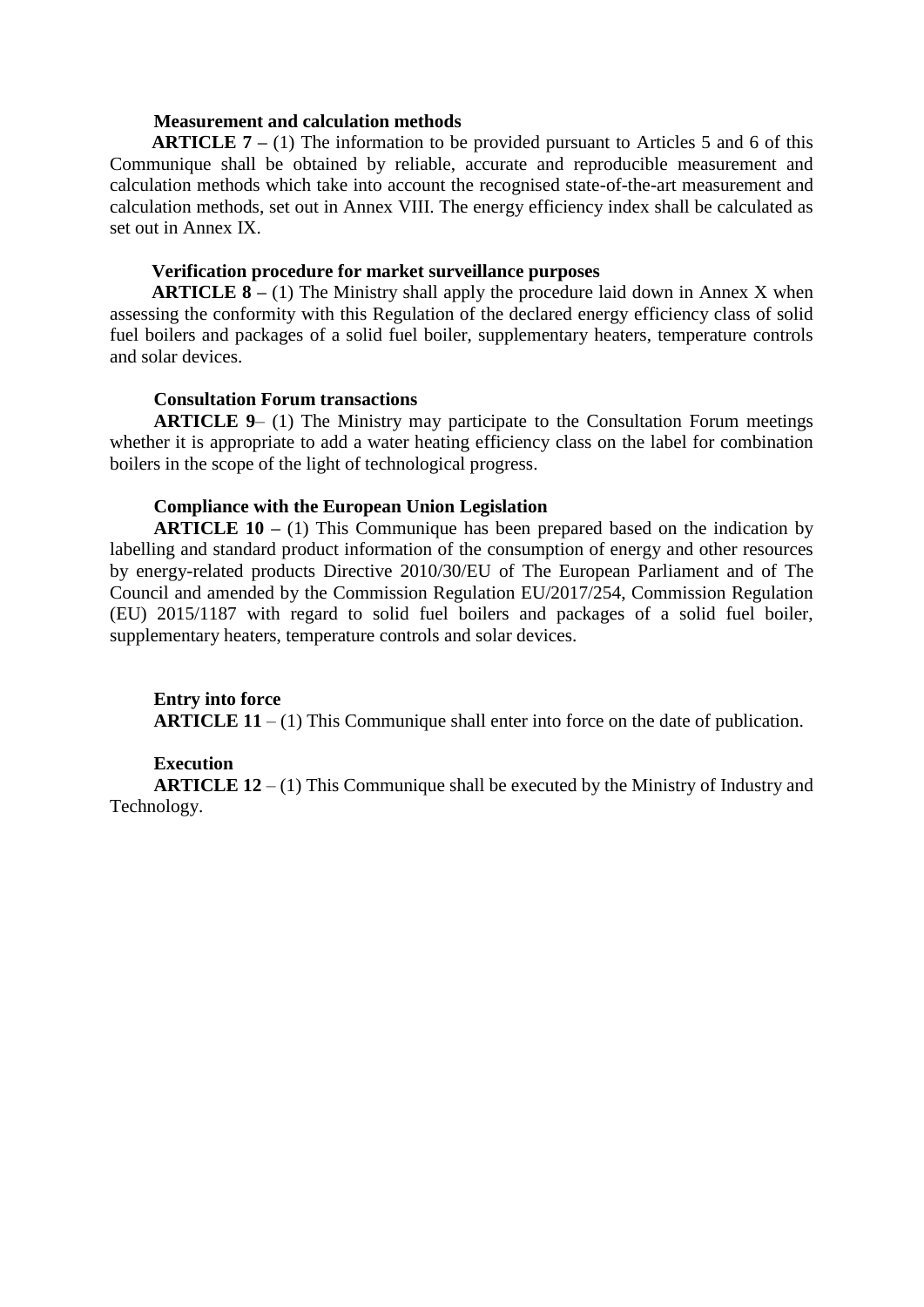# **ANNEX-I Definitions applicable for Annexes II to X**

For the purposes of Annexes II to X the following definitions shall apply:

(1) 'model identifier' means the code, usually alphanumeric, which distin- guishes a specific model comprising a solid fuel boiler or a package of a solid fuel boiler, supplementary heaters, temperature controls and solar devices from other models with the same trade mark, supplier's name or dealer's name;

(2) 'seasonal space heating energy efficiency' or 'ns' means the ratio between the space heating demand for a designated heating season, supplied by a solid fuel boiler and the annual energy consumption required to meet this demand, expressed in %;

(3) 'electrical efficiency' or ' $n_{el}$ <sup>*n*</sup> means the ratio of the electricity output and the total energy input of a solid fuel cogeneration boiler, whereby the total energy input is expressed in terms of *GCV* or in terms of final energy multiplied by *CC*;

(4) 'gross calorific value' or *'GCV* means the total amount of heat released by a unit quantity of fuel containing the appropriate moisture content, when it is burned completely with oxygen, and when the products of combustion are returned to ambient temperature; this quantity includes the condensation heat of the water vapour formed by the combustion of any hydrogen contained in the fuel;

(5) 'conversion coefficient' or '*CC*' means the value of the conversion coefficient is  $CC = 2.5$ 

(6) 'temperature control fiche' means the product fiche required to be provided for temperature controls by Article 5(7)(a) of the Communique (SGM:2018/1) on the energy labelling of space heaters, combination heaters, packages of space heater, temperature control and solar device and packages of combination heater, temperature control published on the Official Gazette dated 28/03/2018 and 30374 numbered,

(7) 'boiler fiche' means for solid fuel boilers the product fiche required to be provided by Article 5(1)(c) of this Communique and for boilers other than solid fuel boilers the product fiche required to be provided for such boilers by Article 5(1)(b) of the Communique (SGM:2018/1) on the energy labelling of space heaters, combination heaters, packages of space heater, temperature control and solar device and packages of combination heater, temperature control published on the Official Gazette dated 28/03/2018 and 30374 numbered,

(8) 'solar device fiche' means the product fiche required to be provided for solar devices by Article 5(8)(a) of the Communique (SGM:2018/1) on the energy labelling of space heaters, combination heaters, packages of space heater, temperature control and solar device and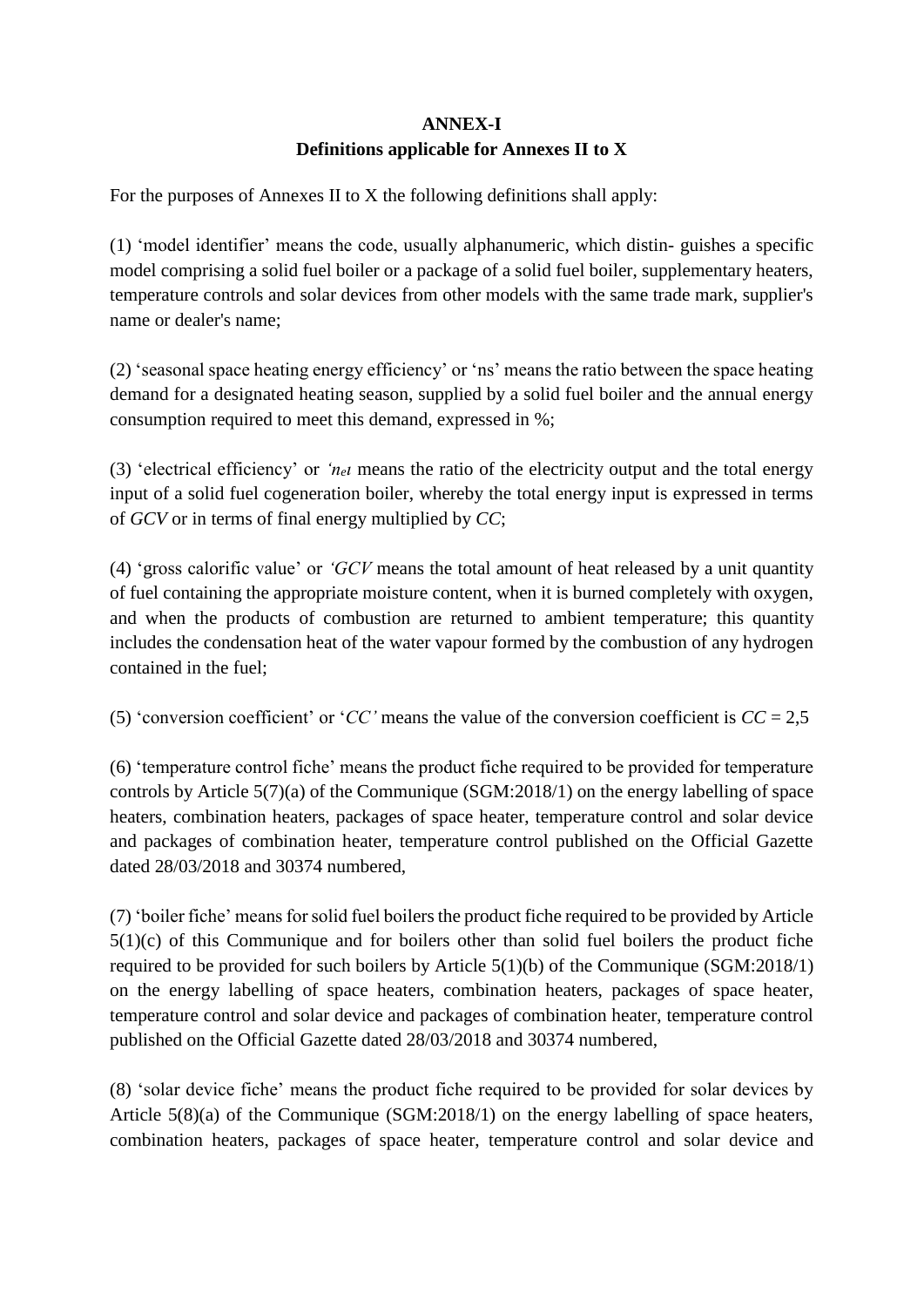packages of combination heater, temperature control published on the Official Gazette dated 28/03/2018 and 30374 numbered;

(9) 'heat pump fiche' means the product fiche required to be provided for heat pumps by Article 5(1)(b) of the Communique (SGM:2018/1) on the energy labelling of space heaters, combination heaters, packages of space heater, temperature control and solar device and packages of combination heater, temperature control published on the Official Gazette dated 28/03/2018 and 30374 numbered;

(10) 'condensing boiler' means a solid fuel boiler in which, under normal operating conditions and at given operating water temperatures, the water vapour in the combustion products is partially condensed, in order to make use of the latent heat of this water vapour for heating purposes;

(11) 'other woody biomass' means woody biomass other than: log wood with a moisture content of 25 % or less, chipped wood with a moisture content of 15 % or higher, compressed wood in the form of pellets or briquettes, or sawdust with a moisture content equal or less than 50 %;

(12) 'moisture content' means the mass of water in the fuel in relation to the total mass of the fuel as used in solid fuel boilers;

(13) 'other fossil fuel' means fossil fuel other than bituminous coal, brown coal (including briquettes), coke, anthracite or blended fossil fuel briquettes;

(14) 'electric power requirement at maximum heat output' or 'elmaX means the electric power consumption of the solid fuel boiler at rated heat output, expressed in kW, excluding electricity consumption from a back-up heater and from incorporated secondary emission abatement equipment;

(15) 'electric power requirement at minimum heat output' or 'elmin'> means the electric power consumption of the solid fuel boiler at applicable part load, expressed in kW, excluding electricity consumption from a back-up heater and from incorporated secondary emission abatement equipment;

(16) 'back-up heater' means a Joule-effect electric resistance element that generates heat only to prevent the solid fuel boiler or the water based central heating system from freezing or when the external heat source supply is disrupted (including during maintenance periods) or out of order;

(17) 'applicable part load' means for automatically stoked solid fuel boilers, operation at 30 % of rated heat output, and for manually stoked solid fuel boilers that can be operated at 50 % of rated heat output, operation at 50 % of rated heat output;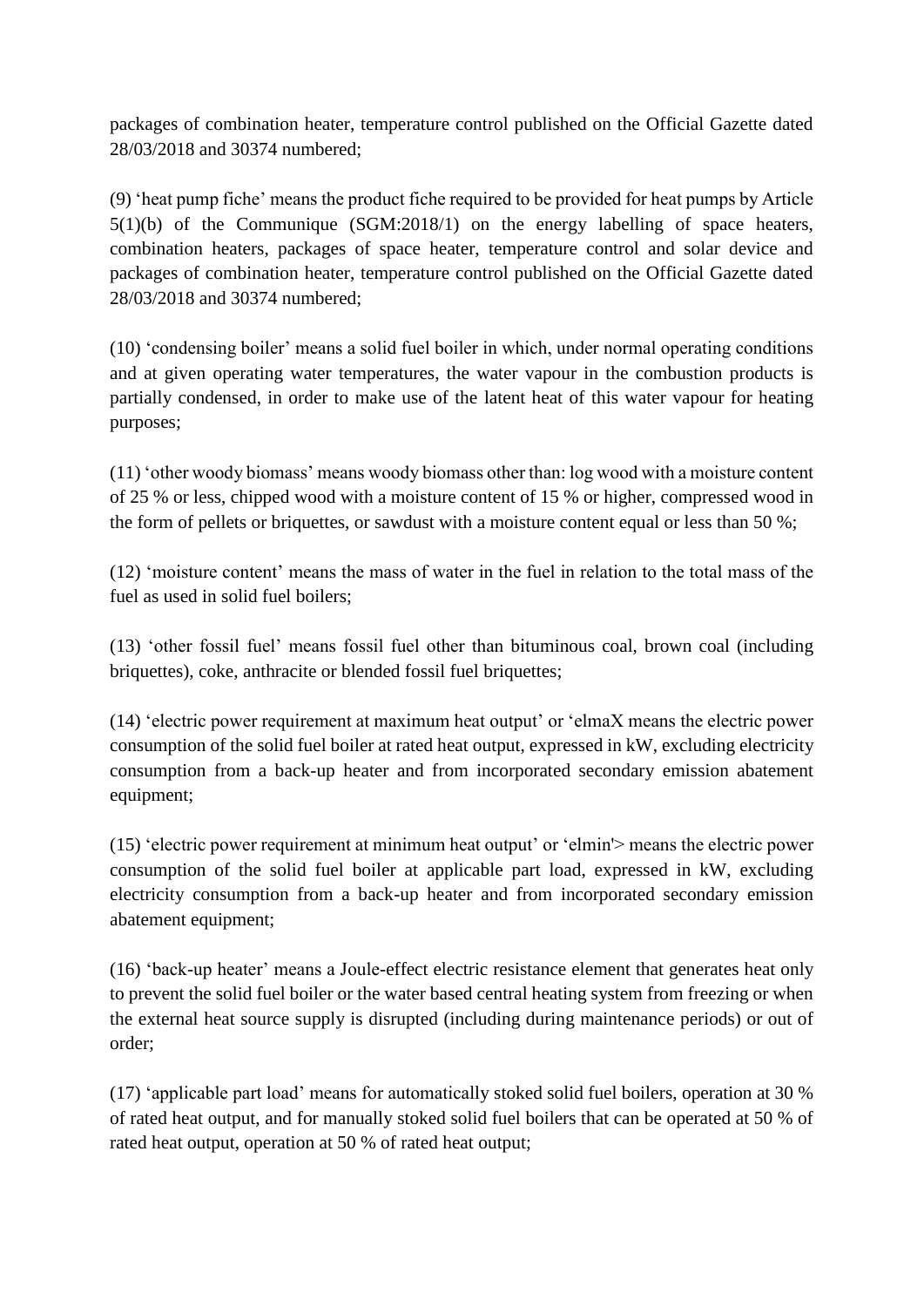(18) 'standby mode power consumption' or 'PSB means the power consumption of a solid fuel boiler in standby mode, excluding from incorporated secondary emission abatement equipment, expressed in kW;

(19) 'standby mode' means a condition where the solid fuel boiler is connected to the mains power source, depends on energy input from the mains power source to work as intended and provides only the following functions, which may persist for an indefinite time: reactivation function, or reactivation function and only an indication of enabled reactivation function, or information or status display;

(20) 'seasonal space heating energy efficiency in active mode' or means  $(\eta_{son})$ ;

a) for automatically stoked solid fuel boilers, a weighted average of the useful efficiency at rated heat output and the useful efficiency at 30 % of the rated heat output;

b) for manually stoked solid fuel boilers that can be operated at 50 % of the rated heat output in continuous mode, a weighted average of the useful efficiency at rated heat output and the useful efficiency at 50 % of the rated heat output;

c) for manually stoked solid fuel boilers that cannot be operated at 50 % or less of the rated heat output in continuous mode, the useful effi- ciency at rated heat output;

ç) for solid fuel cogeneration boilers, the useful efficiency at rated heat output;

(21) 'useful efficiency' or 'n' means the ratio of the useful heat output and the total energy input of a solid fuel boiler, whereby the total energy input is expressed in terms of GCV or in terms of final energy multiplied by CC;

(22) 'useful heat output' or 'P' means the heat output of a solid fuel boiler transmitted to the heat carrier, expressed in kW;

(23) 'fossil fuel boiler' means a solid fuel boiler that has fossil fuel or a blend of biomass and fossil fuel as the preferred fuel;

(24) 'gross calorific value moisture free' or 'GCVmf means the total amount of heat released by a unit quantity of fuel dried of inherent moisture, when it is burned completely with oxygen, and when the products of combustion are returned to ambient temperature; this quantity includes the condensation heat of the water vapour formed by the combustion of any hydrogen contained in the fuel;

(25) 'equivalent model' means a model placed on the market with the same technical parameters set out in Table 4 of point 1 of Annex V, as another model placed on the market by the same supplier.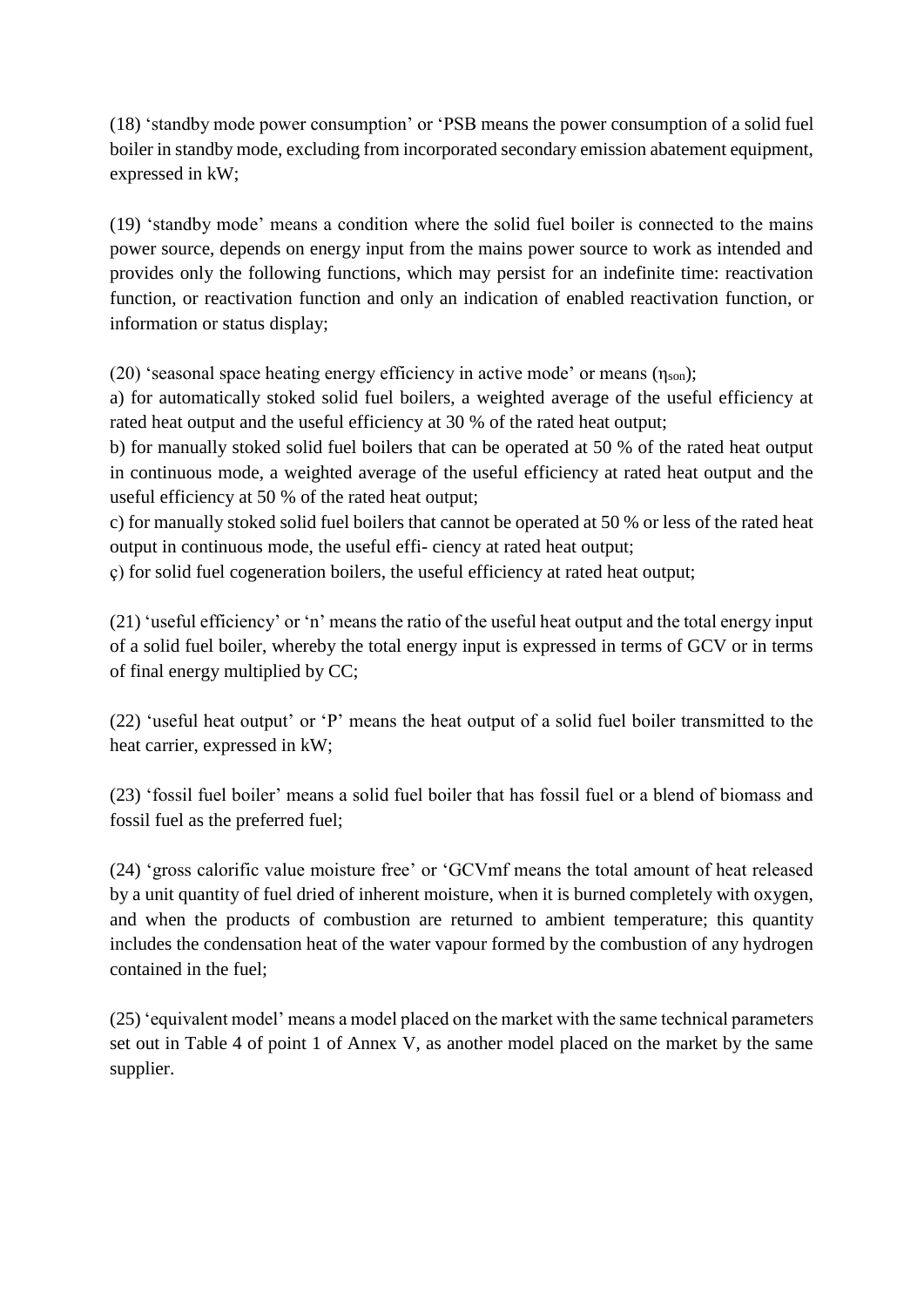# **ANNEX-II Energy efficiency classes**

**1.** The energy efficiency class of a solid fuel boiler shall be determined on the basis of its energy efficiency index as set out in Table 1. The energy efficiency index of a solid fuel boiler shall be calculated in accordance with Annex IX.

| Table-1                                                |  |
|--------------------------------------------------------|--|
| <b>Energy efficiency classes of solid fuel boilers</b> |  |

| <b>Energy efficiency class</b> | <b>Energy efficiency index (EEI)</b> |
|--------------------------------|--------------------------------------|
| $A^{++}$                       | $EEI \ge 150$                        |
| $A^{++}$                       | $125 \le EEI < 150$                  |
| $\mathrm{A}^+$                 | $98 \le EEI < 125$                   |
| А                              | $90 \le EEI < 98$                    |
| В                              | $82 \le EEI < 90$                    |
| ⌒                              | $75 \le EEI < 82$                    |
|                                | $36 \le EEI < 75$                    |
| E                              | $34 \le EEI < 36$                    |
| F                              | $30 \le EEI < 34$                    |
| G                              | EEI < 30                             |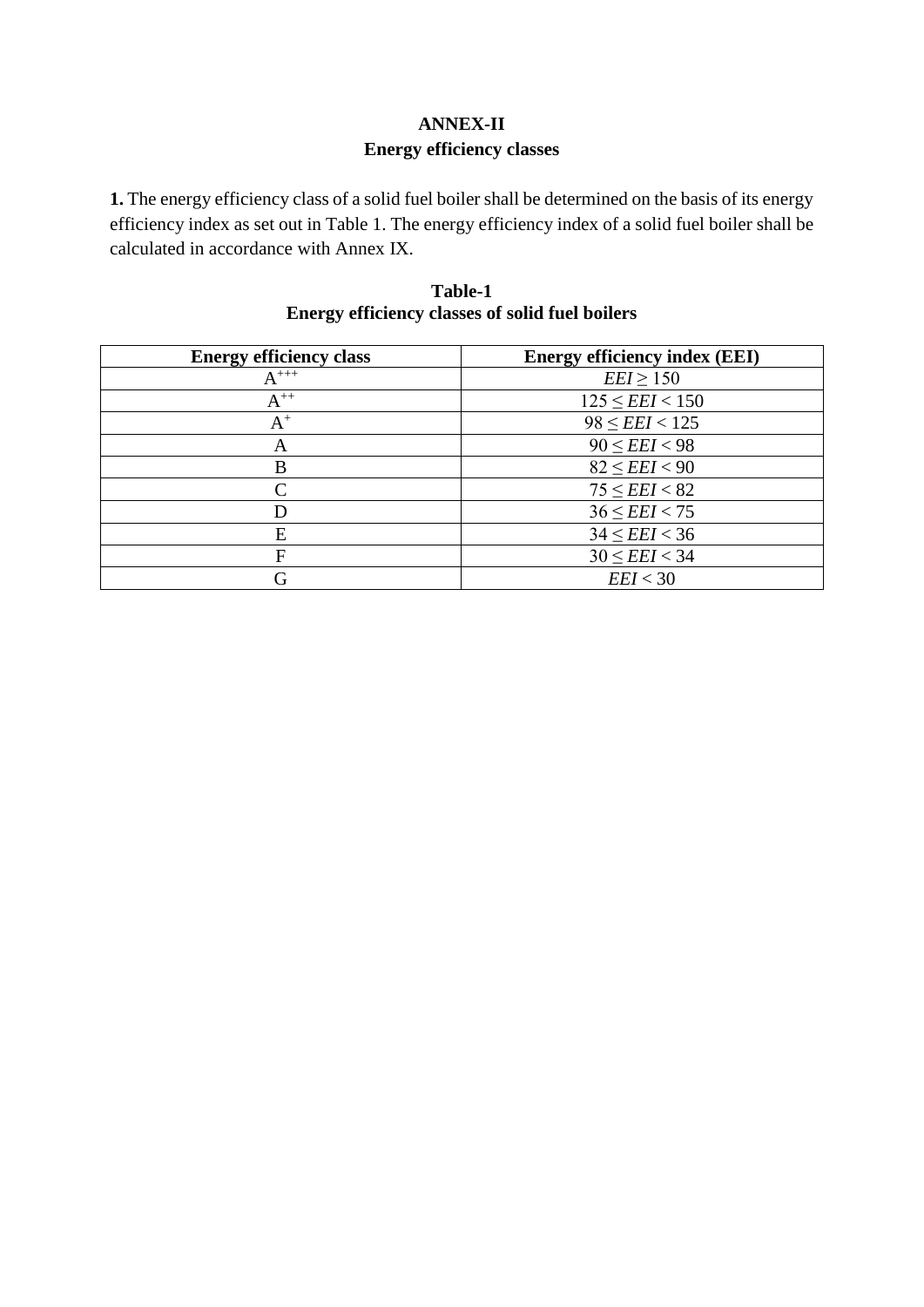### **ANNEX-III The labels**

## **1. 1. SOLID FUEL BOILERS**

## 1.1 **Label**



a) The following Information shall be included in the label:

I) supplier's name or trade mark;

- II) supplier's model identifier;
- III) the space heating function;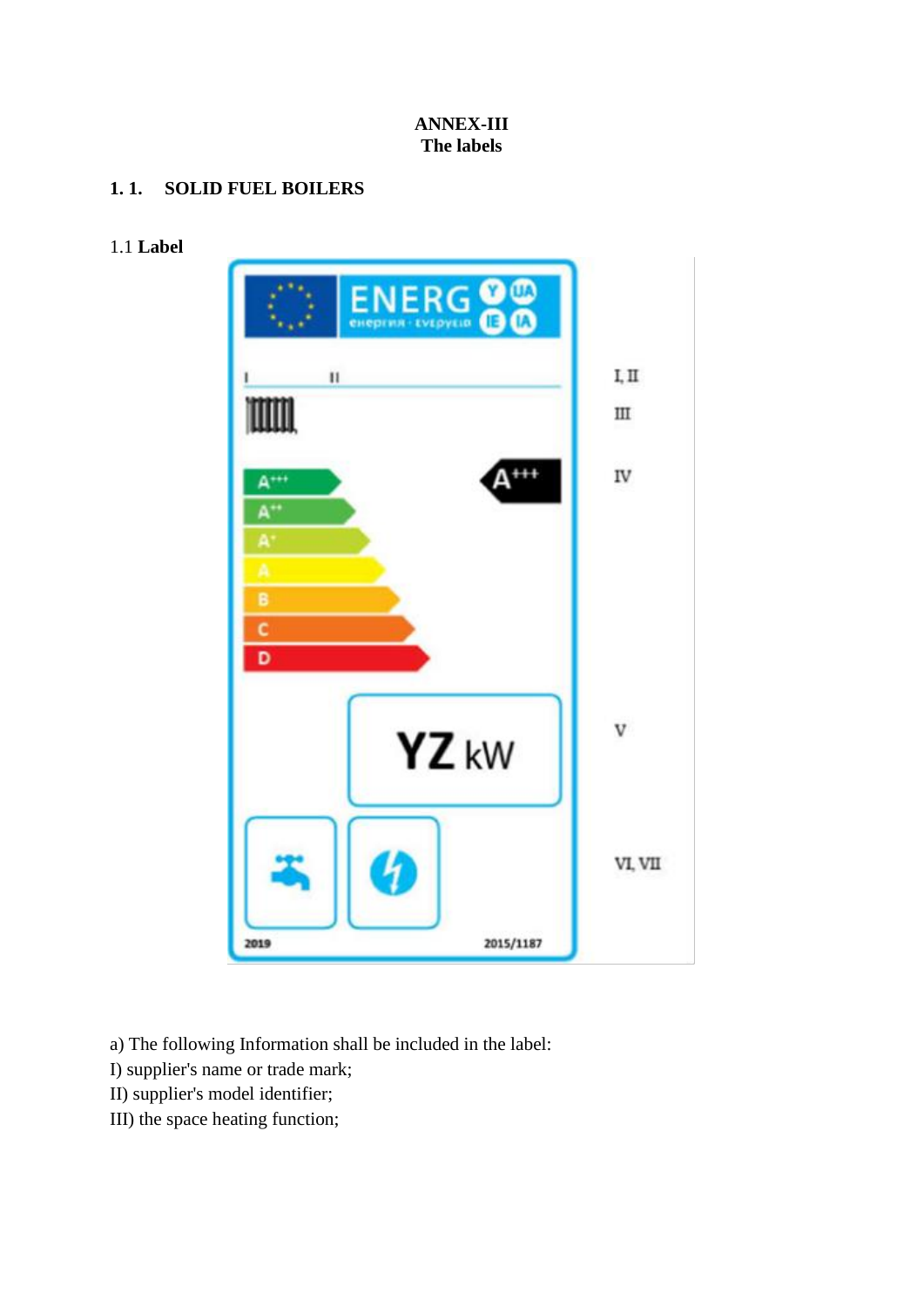IV) the energy efficiency class, determined in accordance with Annex II; the head of the arrow containing the energy efficiency class of the solid fuel boiler shall be placed at the same height as the head of the relevant energy efficiency class;

V) the rated heat output in kW, rounded to the nearest integer;

VI) for combination boilers, also the additional water heating function;

VII) for solid fuel cogeneration boilers, also the additional electricity generation function.

b) The design aspects of the label for solid fuel boilers shall be in accordance with point 3 of this Annex. By way of exception, where a model has been granted an 'EU Ecolabel' under the article 20 of the Regulation (EC) OF Eco-Labelling published in the Official Gazette dated 19/10/2018 and 30570 numbered, a copy of the EU Ecolabel may be added.

## **2. PACKAGES OF A SOLID FUEL BOILER, SUPPLEMENTARY HEATERS, TEMPERATURE CONTROLS AND SOLAR DEVICES**

2.1. Label for packages of a solid fuel boiler, supplementary heaters, temperature Controls and solar devices in energy efficiency classes A+++ to G

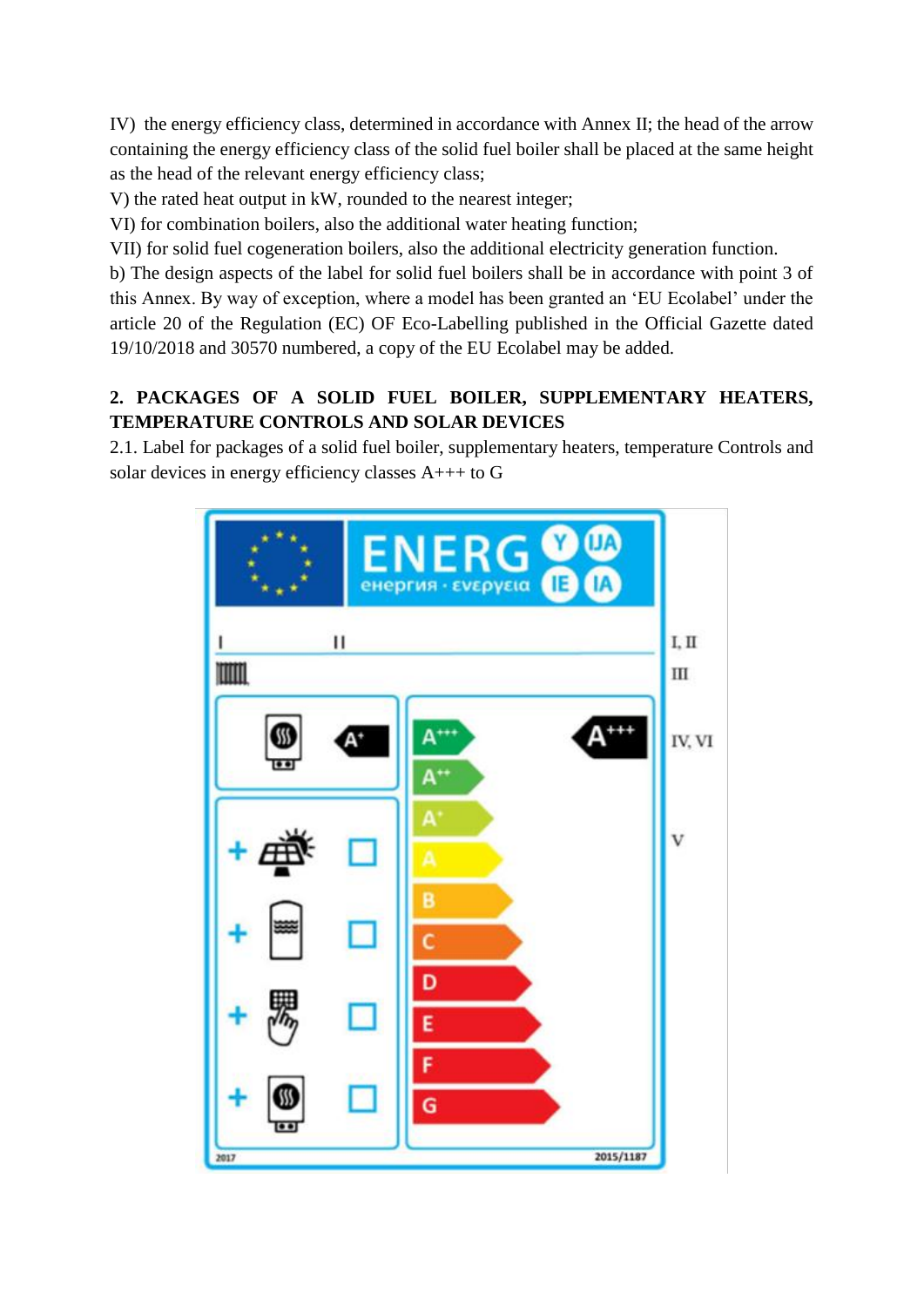a) The following information shall be included in the label:

I) dealer's or supplier's name or trade mark;

II) dealer's or supplier's model(s) identifier;

III) the space heating function;

IV) the energy efficiency class of the solid fuel boiler, determined in accordance with Annex II;

V) indication of whether a solar collector, hot water storage tank, temperature control or supplementary heater may be included in the package of a solid fuel boiler, supplementary heaters, temperature controls and solar devices;

VI) the energy efficiency class of the package of a solid fuel boiler, supplementary heaters, temperature controls and solar devices, determined in accordance with point 2 of Annex IV; the head of the arrow containing the energy efficiency class of the package of a solid fuel boiler, supplementary heaters, temperature Controls and solar devices shall be placed at the same height as the head of the relevant energy effiCienCy Class.

b) (b) The design aspects of the label for packages of a solid fuel boiler, supplementary heaters, temperature controls and solar devices shall be in accordance with point 4 of this Annex. For packages of a solid fuel boiler, supplementary heaters, temperature controls and solar devices in energy efficiency classes  $A_{++}$  to D, the classes E to G in the  $A_{++}$  to G scale may be omitted.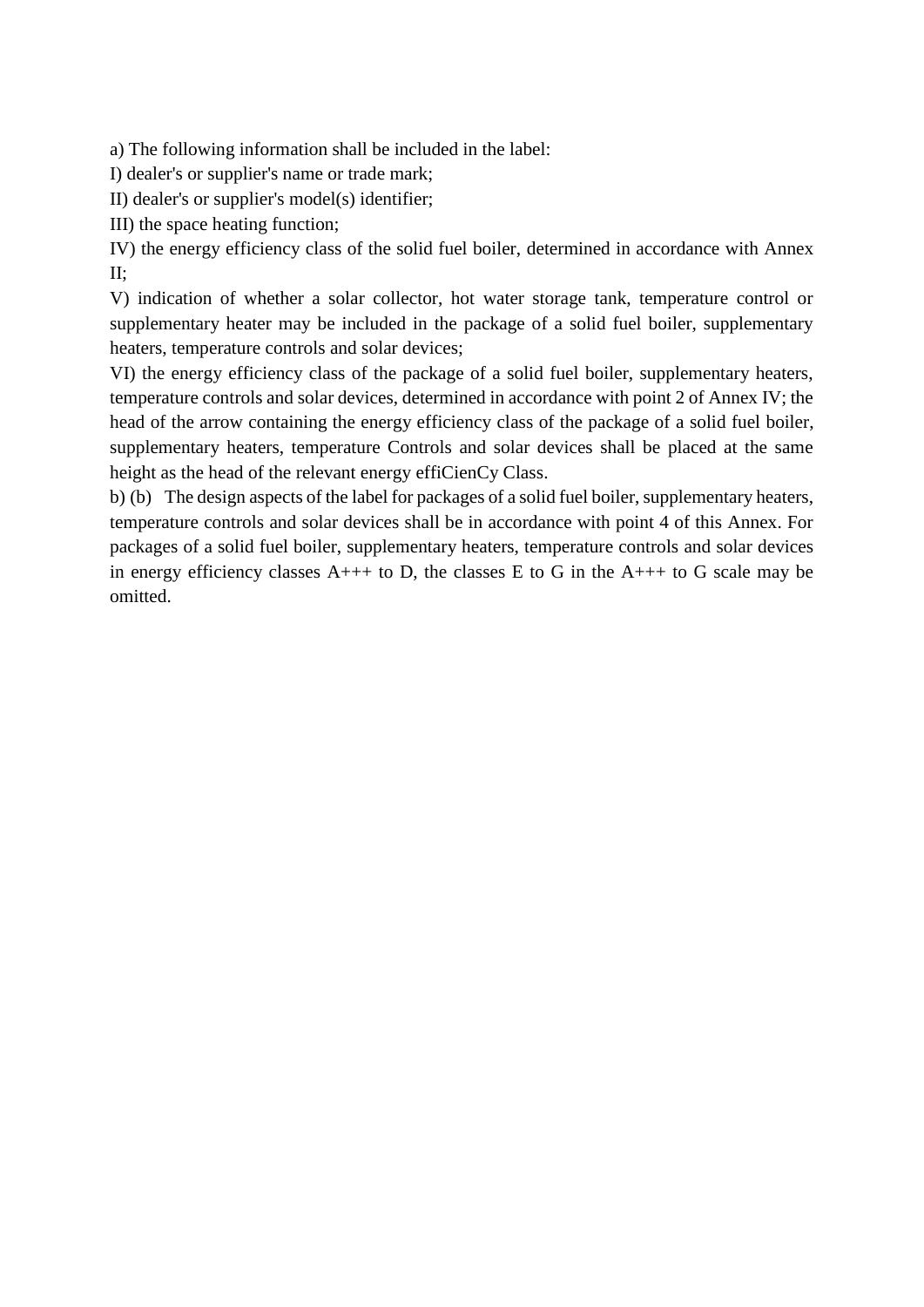**3. THE DESIGN OF THE LABEL FOR SOLID FUEL BOILERS SHALL BE THE FOLLOWING:**



whereby:

a) The label shall be at least 105 mm wide and 200 mm high. Where the label is printed in a larger format, its content shall nevertheless remain proportionate to the specifications above. b) The background shall be white.

c) Colours are coded as CMYK — cyan, magenta, yellow and black, following this example: 00-70-X-00: 0 % cyan, 70 % magenta, 100 % yellow, 0 % black.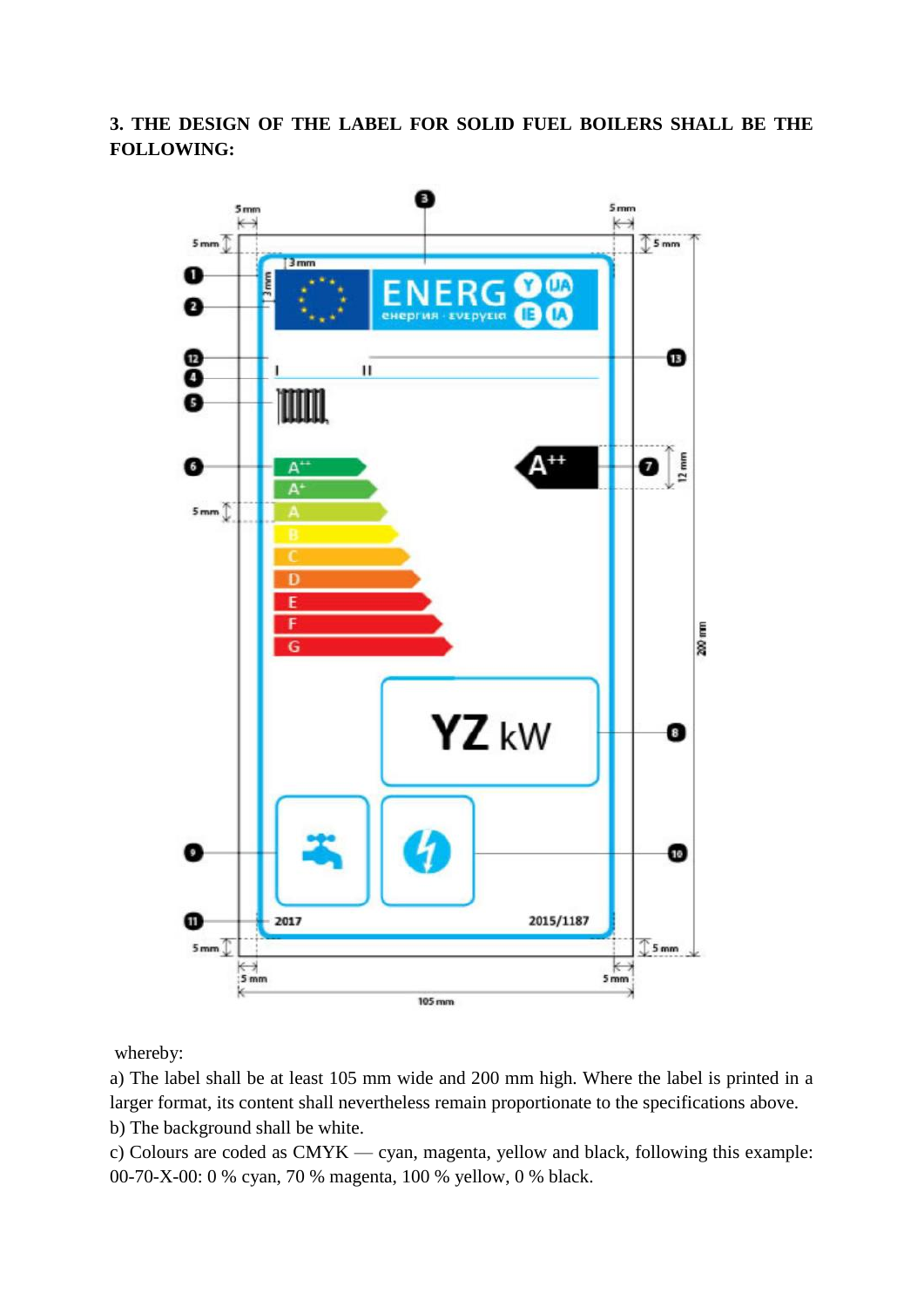ç) The label shall fulfil all of the following requirements (numbers refer to the figure above):

**❶ EU label border stroke:** 4 pt, colour: cyan 100 %, round corners: 3,5 mm.

**❷ EU logo: Colours: X-80-00-00 and 00-00-X-00.**

**❸ Energy label:** Colour: X-00-00-00. Pictogram as depicted: EU logo + energy label: width: 86 mm, height: 17 mm.

**❹ Sub-logos border:** 1 pt, colour: cyan 100 %, length: 86 mm.

**❺ Space heating function:**

**— Pictogram as depicted.**

**❻ A++-G and A+++-D scales, respectively:**

**— Arrow: height: 5 mm, gap: 1,3 mm, colours:**

Highest class: X-00-X-00,

Second class: 70-00-X-00,

Third class: 30-00-X-00,

Fourth class: 00-00-X-00,

Fifth class: 00-30-X-00,

Sixth class: 00-70-X-00,

Seventh class:  $00-X-X-00$ ,

Eighth class: 00-X-X-00,

Last class: 00-X-X-00,

**- Text:** Calibri bold 14 pt, capitals, white, '+' symbols: super- script, aligned on a single row;

**- Arrow:** height: 7 mm, gap: 1 mm, colours:

Highest class: X-00-X-00,

Second class: 70-00-X-00,

Third class: 30-00-X-00,

Fourth class: 00-00-X-00,

Fifth class: 00-30-X-00,

Sixth class: 00-70-X-00,

Last class: 00-X-X-00,

**- Text:** Calibri bold 16 pt, capitals, white, '+' symbols: super- script, aligned on a single row.

**❼ Energy efficiency class:**

**— Arrow: width: 22 mm, height: 12 mm, 100 % black,**

**— Text: Calibri bold 24 pt, capitals, white, '+' symbols: super- script, aligned on a single row.**

**❽ Rated heat output:**

**— Border: 2 pt — colour: cyan 100 % — round corners: 3,5 mm,**

**— Value 'YZ': Calibri bold 45 pt, 100 % black,**

**— Text 'kW': Calibri regular 30 pt, 100 % black.**

**❾ Water heating function**

- **— Pictogram as depicted,**
- **— Border: 2 pt, colour: cyan 100 %, round corners: 3,5 mm.**

**❿ Electricity function:**

- **— Pictogram as depicted,**
- **— Border: 2 pt, colour: cyan 100 %, round corners: 3,5 mm.**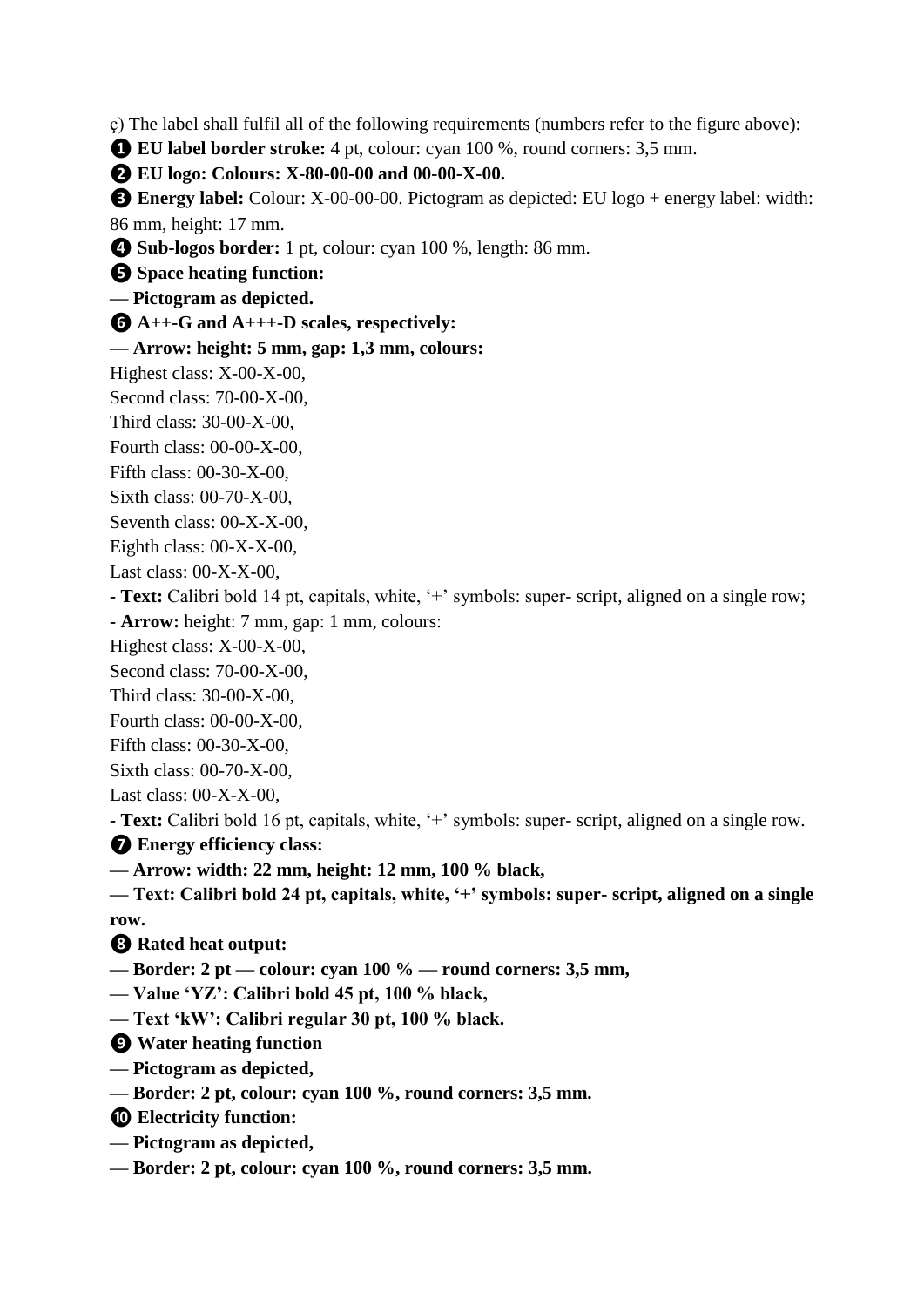**⓫ Year of label introduction and number of Communique:**

**— Text: Calibri bold 10 pt.**

**⓬ Supplier's name or trademark.**

**Supplier's model identifier:** The supplier's name or trade mark and model identifier shall fit in a space of 86 x 12 mm.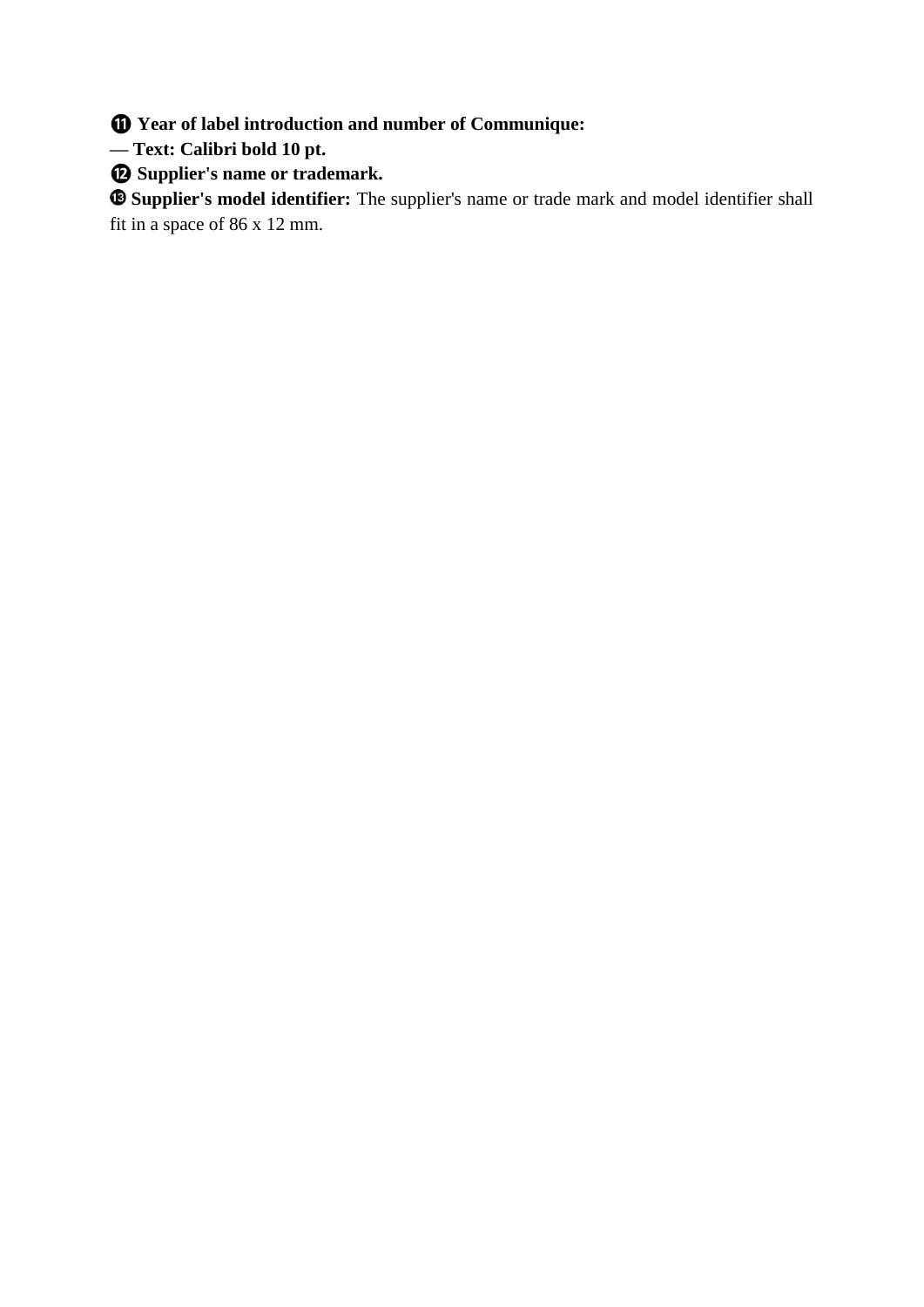## **4. THE DESIGN OF THE LABEL FOR PACKAGES OF A SOLID FUEL BOILER, SUPPLEMENTARY HEATERS, TEMPERATURE CONTROLS AND SOLAR DEVICES SHALL BE THE FOLLOWING:**



whereby:

a) The label shall be at least 210 mm wide and 297 mm high. Where the label is printed in a larger format, its content shall nevertheless remain proportionate to the specifications above.

b) The background shall be white.

c) Colours are coded as CMYK — cyan, magenta, yellow and black, following this example: 00-70-X-00: 0 % cyan, 70 % magenta, 100 % yellow, 0 % black

ç) The label shall fulfil all of the following requirements (numbers refer to the figure above):

**❶ EU label border stroke:** 6 pt, colour: cyan 100 %, round corners: 3,5 mm.

**❷ EU logo:** Colours: X-80-00-00 and 00-00-X-00.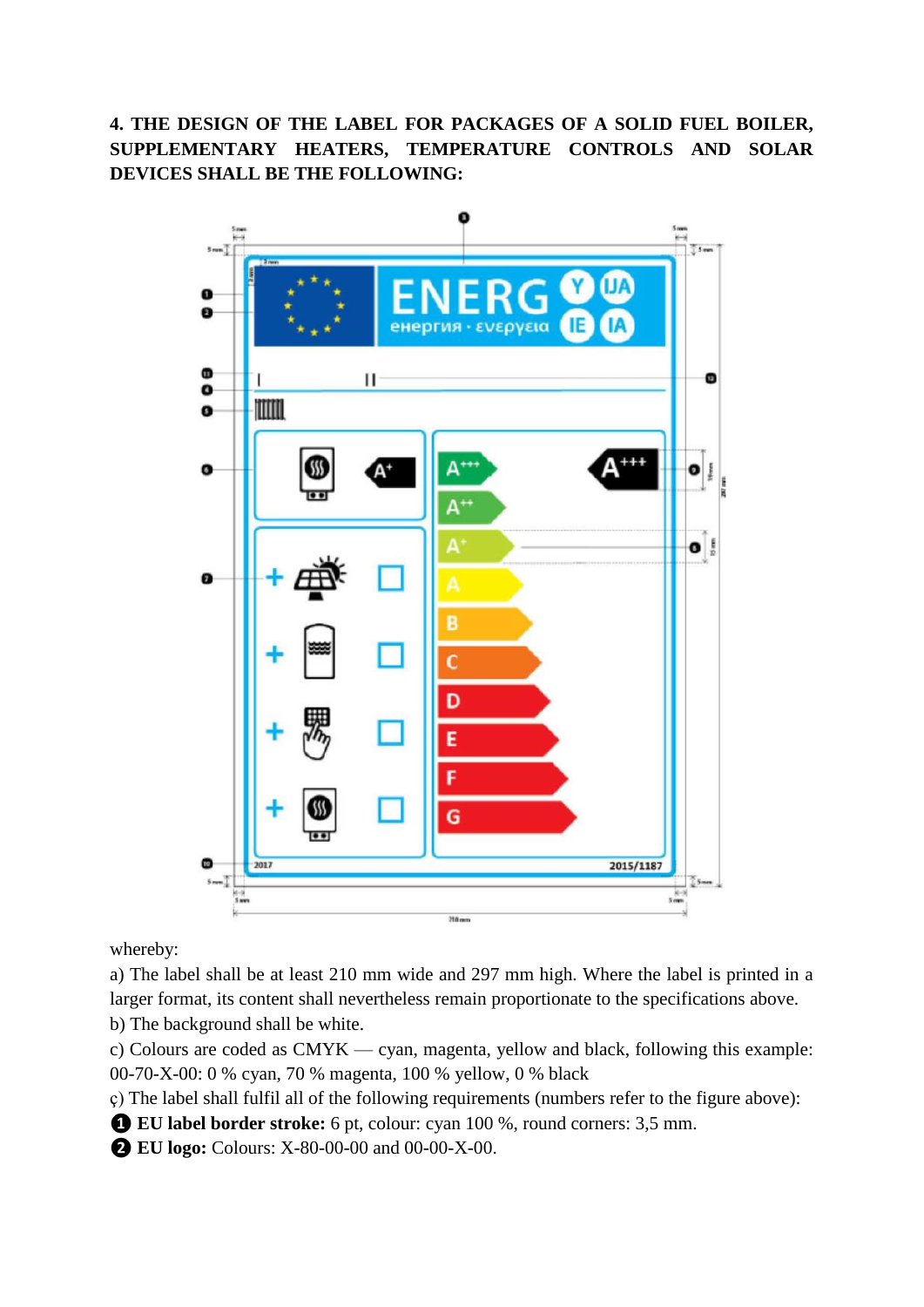**❸ Energy label:** Colour: X-00-00-00. Pictogram as depicted: EU logo + energy label: width:

191 mm, height: 37 mm.

**❹ Sub-logos border:** 2 pt, colour: cyan 100 %, length: 191 mm.

**❺ Space heating function:**

**— Pictogram as depicted.**

**❻ Solid fuel boiler:**

# **— Pictogram as depicted,**

Energy efficiency class of solid fuel boiler:

Arrow: width: 24 mm, height: 14 mm, 100 % black;

— Text: Calibri bold 28 pt, capitals, white, '+' symbols: super- script, aligned on a single row, — Border: 3 pt, colour: cyan 100 %, round corners: 3,5 mm.

**❼ Package with solar collectors, hot water storage tanks, temperature controls and supplementary heaters:**

# - **Pictogram as depicted.**

— '+' symbol: Calibri bold 50 pt, cyan 100 %,

— Boxes: width: 12 mm, height: 12 mm, border: 4 pt, cyan 100 %,

— Border: 3 pt, colour: cyan 100 %, round corners: 3,5 mm.

# **❽ A** +++ **-G scale with border:**

— Arrow: height: 15 mm, gap: 3 mm, colours:

Highest class: X-00-X-00,

Second class: 70-00-X-00,

Third class: 30-00-X-00,

Fourth class: 00-00-X-00,

Fifth class: 00-30-X-00,

Sixth class: 00-70-X-00,

Seventh class: 00-X-X-00,

If applicable, last classes: 00-X-X-00,

- Text: Calibri bold 30 pt, capitals, white, '+' symbols: super- script, aligned on a single row,
- Border: 3 pt, colour: cyan 100 %, round corners: 3,5 mm.

**❾ Energy efficiency class for the package of a solid fuel boiler, supplementary heaters, temperature Controls and solar devices:**

— Arrow: width: 33 mm, height: 19 mm, 100 % black,

— Text: Calibri bold 40 pt, capitals, white, '+' symbols: super- script, aligned on a single row.

**❿ Year of label introduetion and number of Communique:**

**— Text: Calibri bold 12 pt.**

**⓫ Dealer's or supplier's name or trademark.**

**⓬ Dealer's or supplier's model identifier:**

**The dealer's or supplier's name or trade mark and model identifier shall fit in a space of 191 x 19 mm.**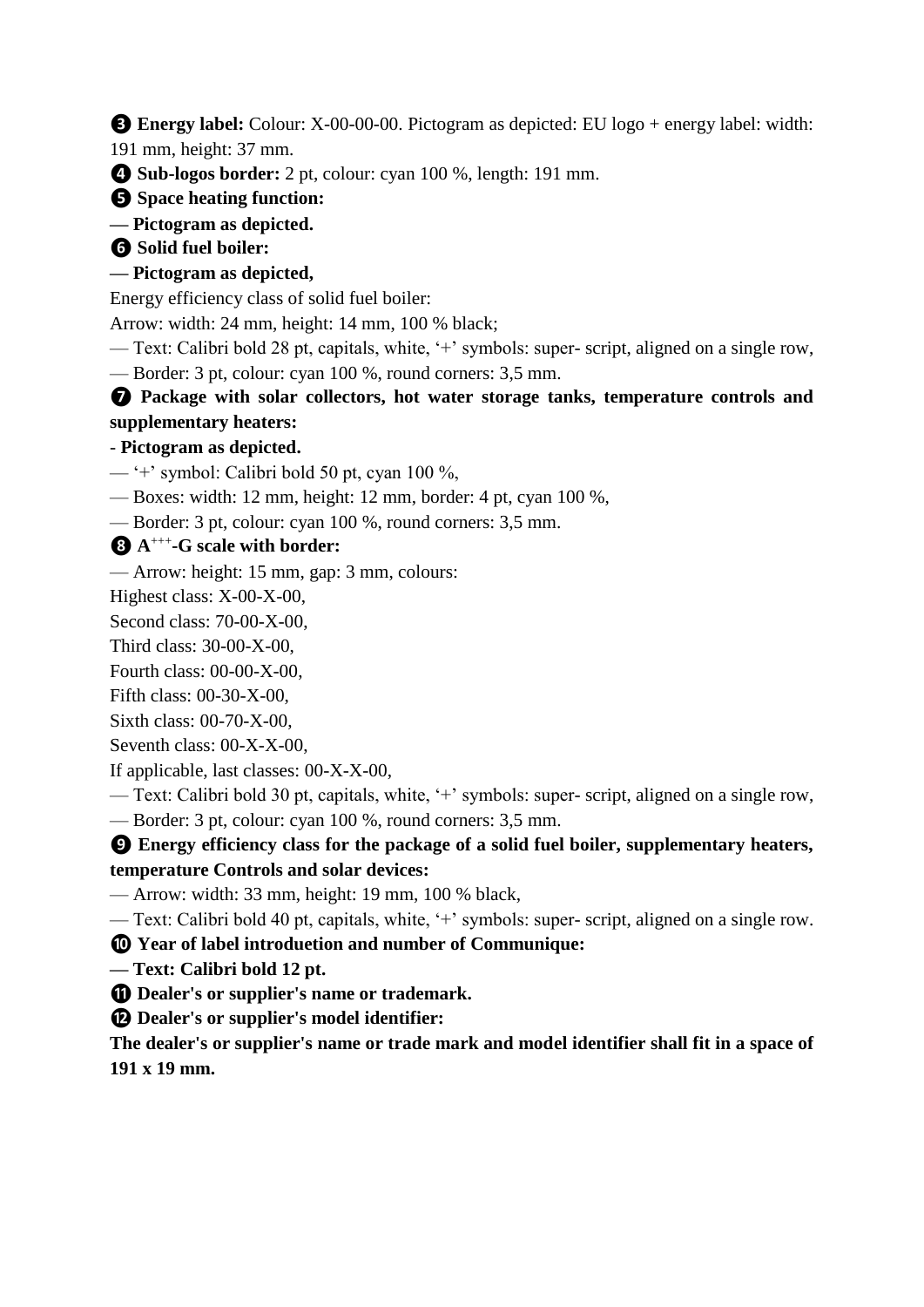## **ANNEX-IV Product fiche**

## **1. SOLID FUEL BOILERS**

1.1. The Information in the product fiche of the solid fuel boiler shall be provided in the following order and shall be included in the product brochure or other literature provided with the product:

a) supplier's name or trademark;

b) supplier's model identifier;

c) the energy efficiency class of the model, determined in accordance with Annex II;

ç) the rated heat output in kW, rounded to the nearest integer;

d) the energy efficiency index, rounded to the nearest integer and calculated in accordance with Annex IX;

e) the seasonal space heating energy efficiency in %, rounded to the nearest integer and calculated in accordance with Annex VIII;

f) any specific precautions that shall be taken when the solid fuel boiler is assembled, installed or maintained;

g) in the case of solid fuel cogeneration boilers the electrical efficiency in %, rounded to the nearest integer;

1.2. One product fiche may cover a number of solid fuel boiler models supplied by the same supplier.

1.3. The information contained in the product fiche may be given in the form of a copy of the label, either in colour or in black and white. Where this is the case, the information listed in point 1.1 not already displayed on the label shall also be provided.

## **2. PACKAGES OF A SOLID FUEL BOILER, SUPPLEMENTARY HEATERS, TEMPERATURE CONTROLS AND SOLAR DEVICES**

2.1. The fiche for packages of a solid fuel boiler, supplementary heaters, temperature controls and solar devices shall contain the information set out in Figure 1 or Figure 2, as appropriate, for evaluating the energy efficiency index of the package offered, including the following information:

a) I: the value of the energy efficiency index of the primary solid fuel boiler;

b) II: the factor for weighting the heat output of primary solid fuel boiler and supplementary heaters of a package as set out in Tables 2 and 3 of this Annex, as appropriate;

c) III: the value of the mathematical expression: 294/(11 • Pr), whereby Pr refers to the primary solid fuel boiler;

ç) IV: the value of the mathematical expression 115/(11 • *Pr*), whereby *Pr* refers to the primary solid fuel boiler.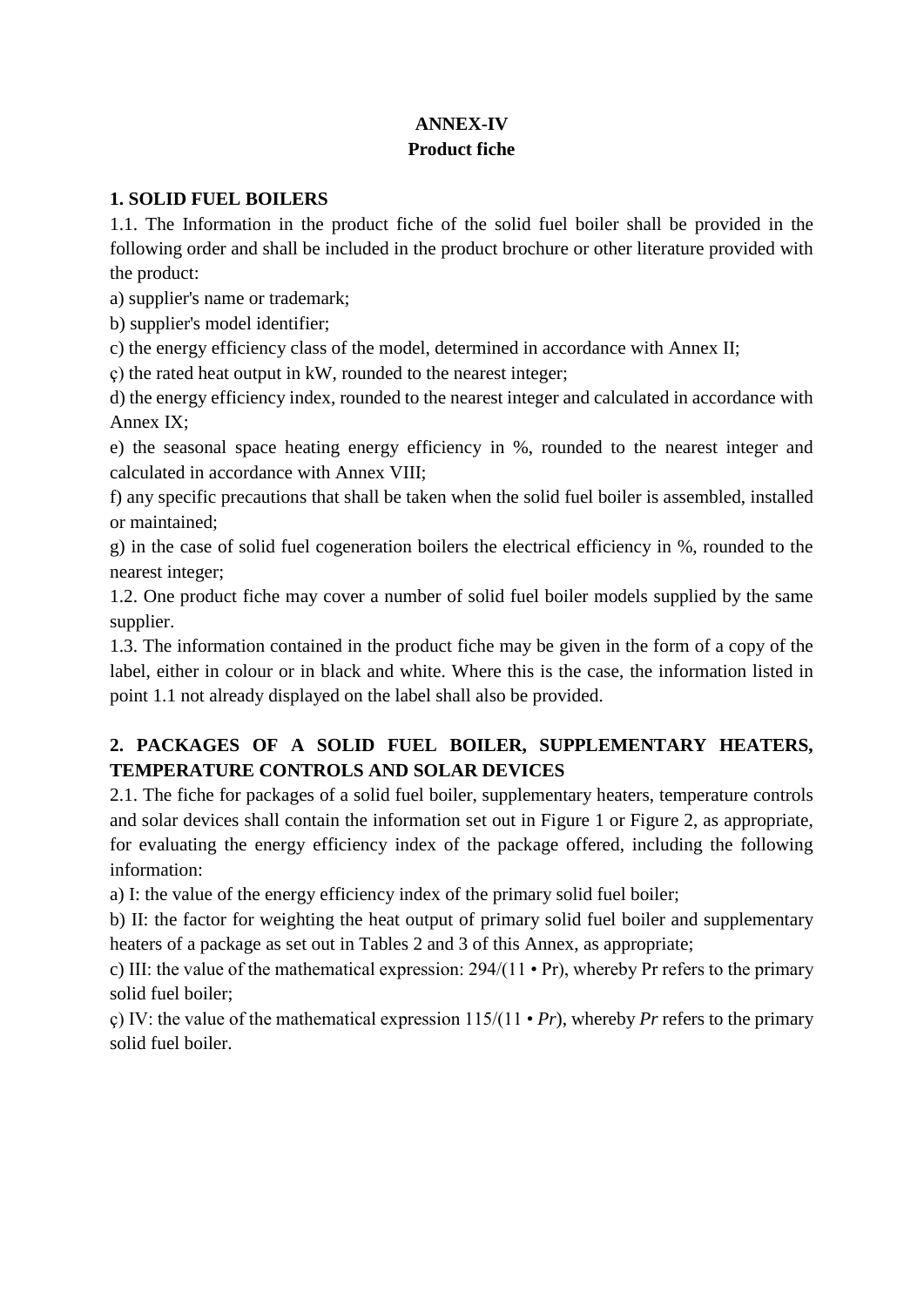## **Table-2 Weighting of primary solid fuel boiler and supplementary heater, for the purposes of Figure 1 of this Annex \*\***

| $P_{\rm sup} / (P_{\rm r} + P_{\rm sup})$ <sup>(*)</sup>                                    | II, package without hot water | II, package with hot water |  |  |  |
|---------------------------------------------------------------------------------------------|-------------------------------|----------------------------|--|--|--|
|                                                                                             | storage tank                  | storage tank               |  |  |  |
| 0                                                                                           | 0                             | 0                          |  |  |  |
| 0,1                                                                                         | 0,30                          | 0,37                       |  |  |  |
| 0,2                                                                                         | 0,55                          | 0,70                       |  |  |  |
| 0,3                                                                                         | 0,75                          | 0,85                       |  |  |  |
| 0,4                                                                                         | 0,85                          | 0,94                       |  |  |  |
| 0,5                                                                                         | 0,95                          | 0,98                       |  |  |  |
| 0,6                                                                                         | 0,98                          | 1,00                       |  |  |  |
| $\geq 0.7$                                                                                  | 1,00                          | 1,00                       |  |  |  |
| (*) $P_r$ refers to the primary solid fuel boiler.                                          |                               |                            |  |  |  |
| (**)The intermediate values are calculated by linear interpolation between the two adjacent |                               |                            |  |  |  |
| values.                                                                                     |                               |                            |  |  |  |

# **Table-3 Weighting of primary cogeneration solid fuel boiler and supplementary heater, for the purposes of Figure 2 of this Annex \*\***

| $P_r / (P_r + P_{sup})^{(*)}$                                                                                                                                                                                                               | II, package without hot water                      | II, package with hot water |  |  |  |  |
|---------------------------------------------------------------------------------------------------------------------------------------------------------------------------------------------------------------------------------------------|----------------------------------------------------|----------------------------|--|--|--|--|
|                                                                                                                                                                                                                                             | storage tank                                       | storage tank               |  |  |  |  |
|                                                                                                                                                                                                                                             | 1,00                                               | 1,00                       |  |  |  |  |
| 0,1                                                                                                                                                                                                                                         | 0,70                                               | 0,63                       |  |  |  |  |
| 0,2                                                                                                                                                                                                                                         | 0,45                                               | 0,30                       |  |  |  |  |
| 0,3                                                                                                                                                                                                                                         | 0,25                                               | 0,15                       |  |  |  |  |
| 0,4                                                                                                                                                                                                                                         | 0,15                                               | 0,06                       |  |  |  |  |
| 0,5                                                                                                                                                                                                                                         | 0,05                                               | 0,02                       |  |  |  |  |
| 0,6                                                                                                                                                                                                                                         | 0,02                                               | $\Omega$                   |  |  |  |  |
| $\geq 0.7$                                                                                                                                                                                                                                  | 0                                                  | 0                          |  |  |  |  |
|                                                                                                                                                                                                                                             | (*) $P_r$ refers to the primary solid fuel boiler. |                            |  |  |  |  |
| $\sqrt{4}$ defined the contract of the contract of the contract of the contract of the contract of the contract of the contract of the contract of the contract of the contract of the contract of the contract of the contract<br>$\cdots$ |                                                    |                            |  |  |  |  |

(\*\*)The intermediate values are calculated by linear interpolation between the two adjacent values.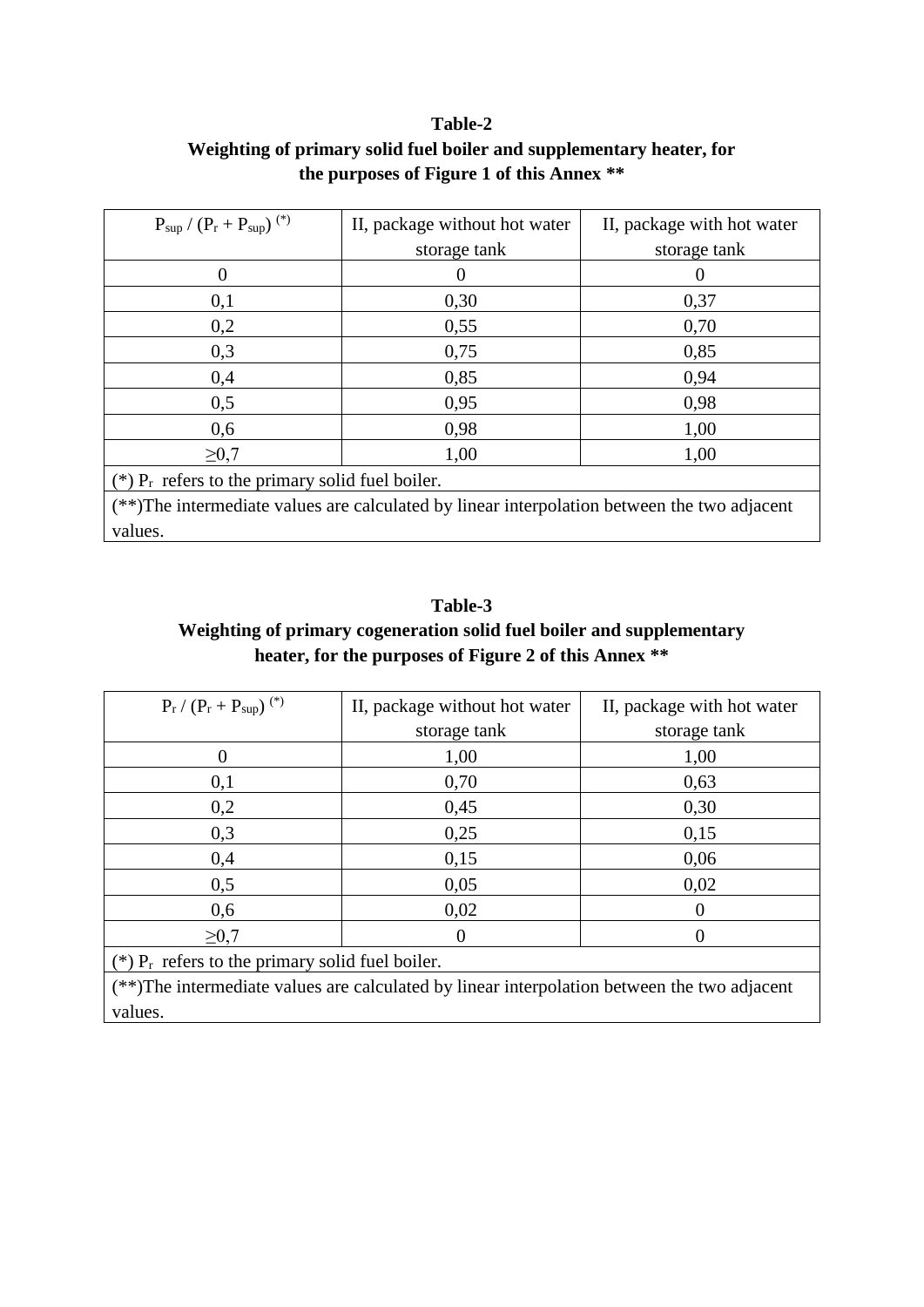#### **Figure-1**

### **For primary solid fuel boilers, Information to be given on the product fiche for a package of a solid fuel boiler, supplementary heaters, temperature controls and solar devices, indicating the energy efficiency index of the package offered**



The energy efficiency of the package of products provided for in this fiche may not correspond to its actual energy efficiency once installed in a building, as this efficiency is influenced by further factors such as heat loss in the distribution system and the dimensioning of the products in relation to building size and characteristics.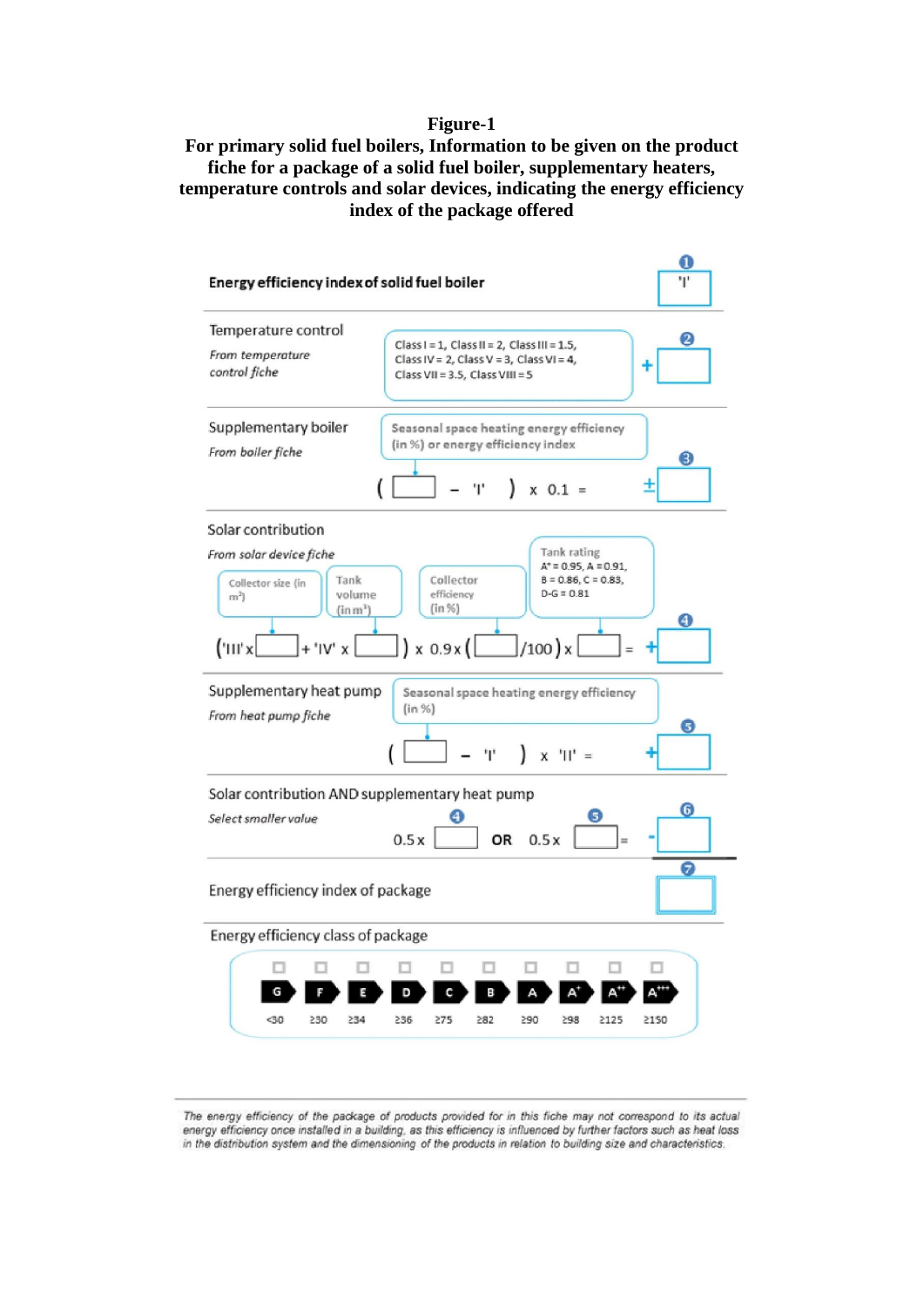#### **Figure-2**

**For primary solid fuel cogeneration boilers, Information to be given on the product fiche for a package of a solid fuel boiler, supplementary heaters, temperature controls and solar devices, indicating the energy efficiency index of the package offered**



The energy efficiency of the package of products provided for in this fiche may not correspond to its actual energy efficiency once installed in a building, as this efficiency is influenced by further factors such as heat loss in the distribution system and the dimensioning of the products in relation to building size and characteristics.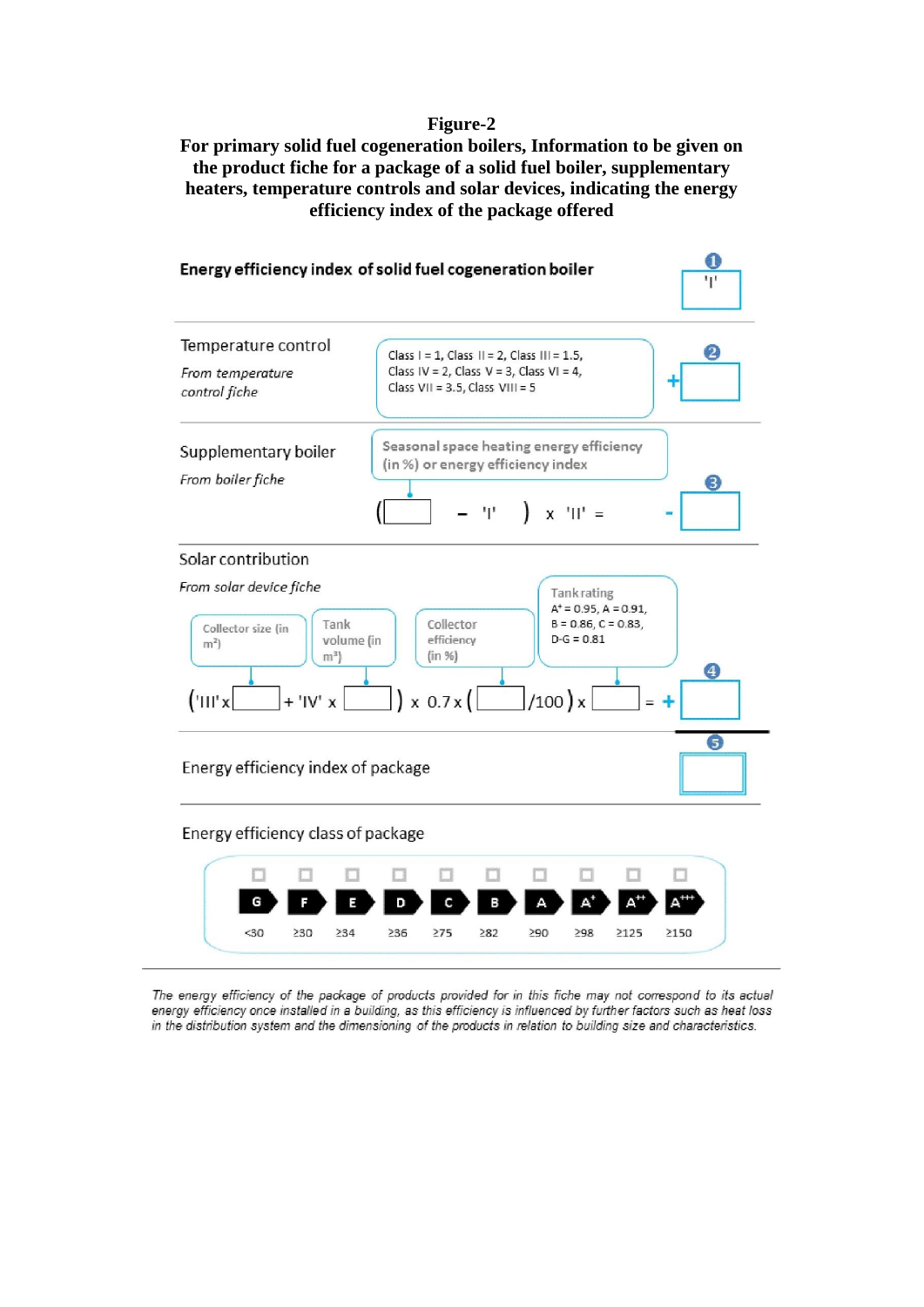### **ANNEX-V**

### **Technical documentation**

### **1. 1. SOLID FUEL BOILERS**

1.1. For solid fuel boilers, the technical documentation referred to in Article 5(1)(d) shall include:

a) the name and address of the supplier;

b) the model identifier;

c) where appropriate, the references of the harmonised standards applied;

ç) where the preferred fuel is other woody biomass, non-woody biomass, other fossil fuel or other blend of biomass and fossil fuel as referred to in Table 4, a description of the fuel sufficient for its unambiguous identifi- cation and the technical standard or specification of the fuel, including the measured moisture content and the measured ash content, and for other fossil fuel also the measured volatile content of the fuel;

d) where appropriate, the other technical standards and specifications used;

e) the name and signature of the person empowered to bind the supplier;

f) the information included in Table 4, with its technical parameters measured and calculated in accordance with Annex VIII and IX;

g) reports of tests undertaken by suppliers or on their behalf, including the name and address of the body that conducted the test;

ğ) any specific precautions that must be taken when the solid fuel boiler is assembled, installed or maintained;

h) a list of equivalent models, if applicable.

1.2. This information may be merged with the technical documentation provided in accordance with measures under the Regulation.

### **Table-4**

## **Technical parameters for solid fuel boilers and solid fuel cogeneration boilers**

| Solid fuel cogeneration boiler: [yes/no]<br>Combination boiler: [yes/no] |                                                                                                                                                                                                                                                                                                                    |  |  |
|--------------------------------------------------------------------------|--------------------------------------------------------------------------------------------------------------------------------------------------------------------------------------------------------------------------------------------------------------------------------------------------------------------|--|--|
| Preferred fuel (only one):                                               | Other suitable fuel(s):                                                                                                                                                                                                                                                                                            |  |  |
| [ $yes/no$ ]                                                             | [yes/no]                                                                                                                                                                                                                                                                                                           |  |  |
| [yes/no]                                                                 | [yes/no]                                                                                                                                                                                                                                                                                                           |  |  |
| [ $yes/no$ ]                                                             | [yes/no]                                                                                                                                                                                                                                                                                                           |  |  |
| [yes/no]                                                                 | [yes/no]                                                                                                                                                                                                                                                                                                           |  |  |
| [yes/no]                                                                 | [yes/no]                                                                                                                                                                                                                                                                                                           |  |  |
| [yes/no]                                                                 | [yes/no]                                                                                                                                                                                                                                                                                                           |  |  |
| [ $yes/no$ ]                                                             | [yes/no]                                                                                                                                                                                                                                                                                                           |  |  |
|                                                                          | Stoking mode: [Manual: the boiler should be operated with a hot water storage tank of a volume of at least $x$ (*) litre/Automatic:<br>it is recommended that the boiler be operated with a hot water storage tank of a volume of at least $x$ (**) litre]<br>Compressed wood in the form of pellets or briquettes |  |  |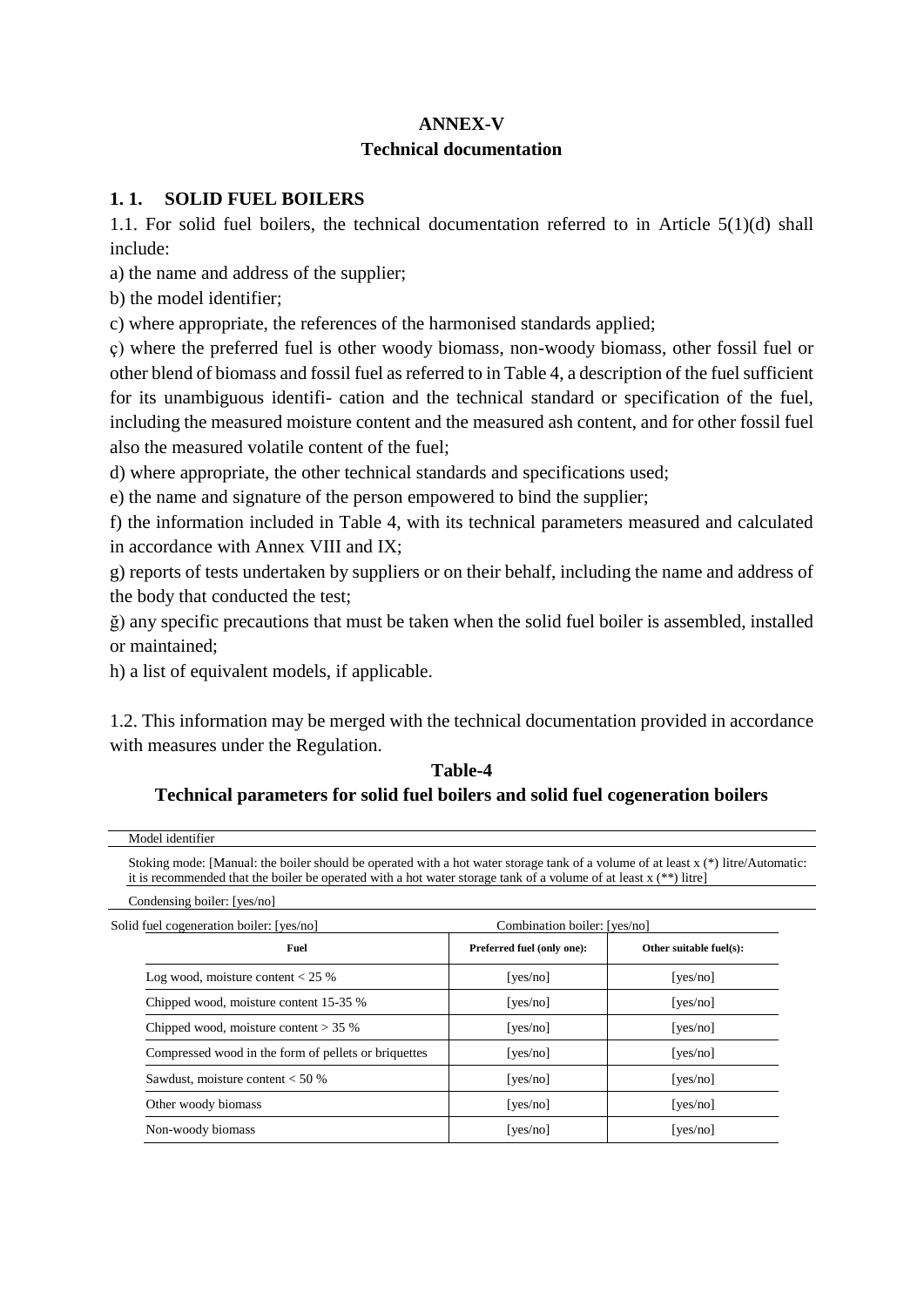| Bituminous coal                                      | [yes/no] | [yes/no] |
|------------------------------------------------------|----------|----------|
| Brown coal (including briquettes)                    | [yes/no] | [yes/no] |
| Coke                                                 | [yes/no] | [yes/no] |
| Anthracite                                           | [yes/no] | [yes/no] |
| Blended fossil fuel briquettes                       | [yes/no] | [yes/no] |
| Other fossil fuel                                    | [yes/no] | [yes/no] |
| Blended biomass (30-70 %) and fossil fuel briquettes | [yes/no] | [yes/no] |
| Other blend of biomass and fossil fuel               | [yes/no] | [yes/no] |

**Characteristics when operating with the preferred fuel:**

Seasonal space heating energy efficiency *rp* [%]:

#### Energy efficiency index *EEI:*

| Item                                                                        | Symbol      | Value                                    | Unit          | <b>Item</b>                                                                    | Symbol            | Value                                      | Unit          |
|-----------------------------------------------------------------------------|-------------|------------------------------------------|---------------|--------------------------------------------------------------------------------|-------------------|--------------------------------------------|---------------|
| Useful heat output                                                          |             |                                          |               |                                                                                | Useful efficiency |                                            |               |
| At rated heat output                                                        | $P_n$ (***) | X,X                                      | kW            | At rated heat output                                                           | $n_{\cdot}$       | X, X                                       | $\frac{0}{0}$ |
| At $[30\frac{9}{50\frac{1}{10}}]$ of<br>rated heat output, if<br>applicable | $P_p$       | [x, x/N.A.]                              | kW            | At [30 %/50 %] of<br>rated heat output, if<br>applicable                       | $n_{P}$           | $\left[ \text{X,X} \right]$<br>N.A.]       | $\%$          |
| For solid fuel cogeneration boilers: Electrical effi-                       |             | <b>Auxiliary electricity consumption</b> |               |                                                                                |                   |                                            |               |
| ciency                                                                      |             |                                          |               | At rated heat output                                                           | $el^e$ 'max       | X, XXX                                     | kW            |
| At rated heat output                                                        | $n$ el.n    | X.X                                      | $\frac{0}{0}$ | At [30 %/50 %] of<br>rated heat output, if<br>applicable                       | el<br>$"$ -mm     | $\left[ \right.$ x, x x x $\left/$<br>N.A. | kW            |
|                                                                             |             |                                          |               | Of<br>incorporated secondary<br>emission abatement equipment, if<br>applicable |                   | $\left[ \right.$ x, x x x $\left/$<br>N.A. | kW            |
|                                                                             |             |                                          |               | In standby mode                                                                | $P$ SB            | X, XXX                                     | kW            |

Contact details

Name and address of the supplier

(\*) Tank volume = 45 x  $P_r$  x (1 - 2,7/ $P_r$ ) or 300 litres whichever is higher, with  $P_r$  indicated in kW

(\*\*) Tank volume = 20 x  $P_r$  with  $P_r$  indicated in kW (\*\*\*) For the preferred fuel *P<sup>n</sup>* equals *P<sup>r</sup>*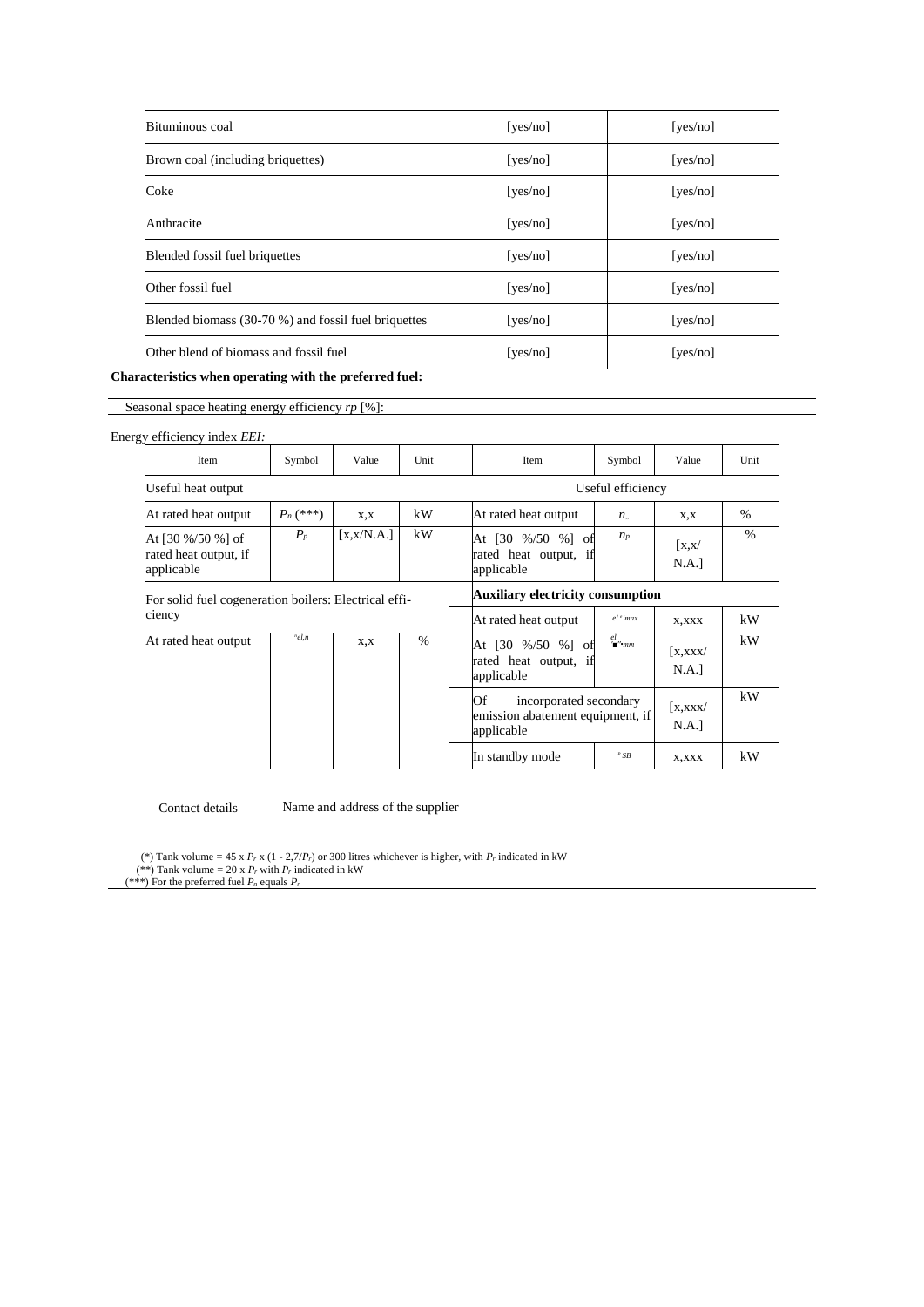## **2. PACKAGES OF A SOLID FUEL BOILER, SUPPLEMENTARY HEATERS, TEMPERATURE CONTROLS AND SOLAR DEVICES**

2.1. For packages of a solid fuel boiler, supplementary heaters, temperature controls and solar devices, the technical documentation referred to in Article 5(2)(d) shall include:

a) the name and address of the supplier;

b) a description of the model comprising the package of a solid fuel boiler, supplementary heaters, temperatures control and solar devices sufficient for its unambiguous identification;

c) where appropriate, the references of the harmonised standards applied;

ç) where appropriate, the other technical standards and specifications used;

d) the name and signature of the person empowered to bind the supplier;

e) technical parameters:

1) the energy efficiency index, rounded to the nearest integer;

2) the technical parameters set out in point 1 of this Annex and, where appropriate, the technical parameters set out in point 1 of Annex V of the the Communique (SGM:2018/1) on the energy labelling of space heaters, combination heaters, packages of space heater, temperature control and solar device and packages of combination heater, temperature control published on the Official Gazette dated 28/03/2018 and 30374 numbered,

3) (3) the technical parameters set out in points 3 and 4 of Annex V of the Communique (SGM:2018/1) on the energy labelling of space heaters, combination heaters, packages of space heater, temperature control and solar device and packages of combination heater, temperature control published on the Official Gazette dated 28/03/2018 and 30374 numbered,

f) any specific precautions that must be taken when the package of a solid fuel boiler, supplementary heaters, temperature controls and solar devices is assembled, installed or maintained.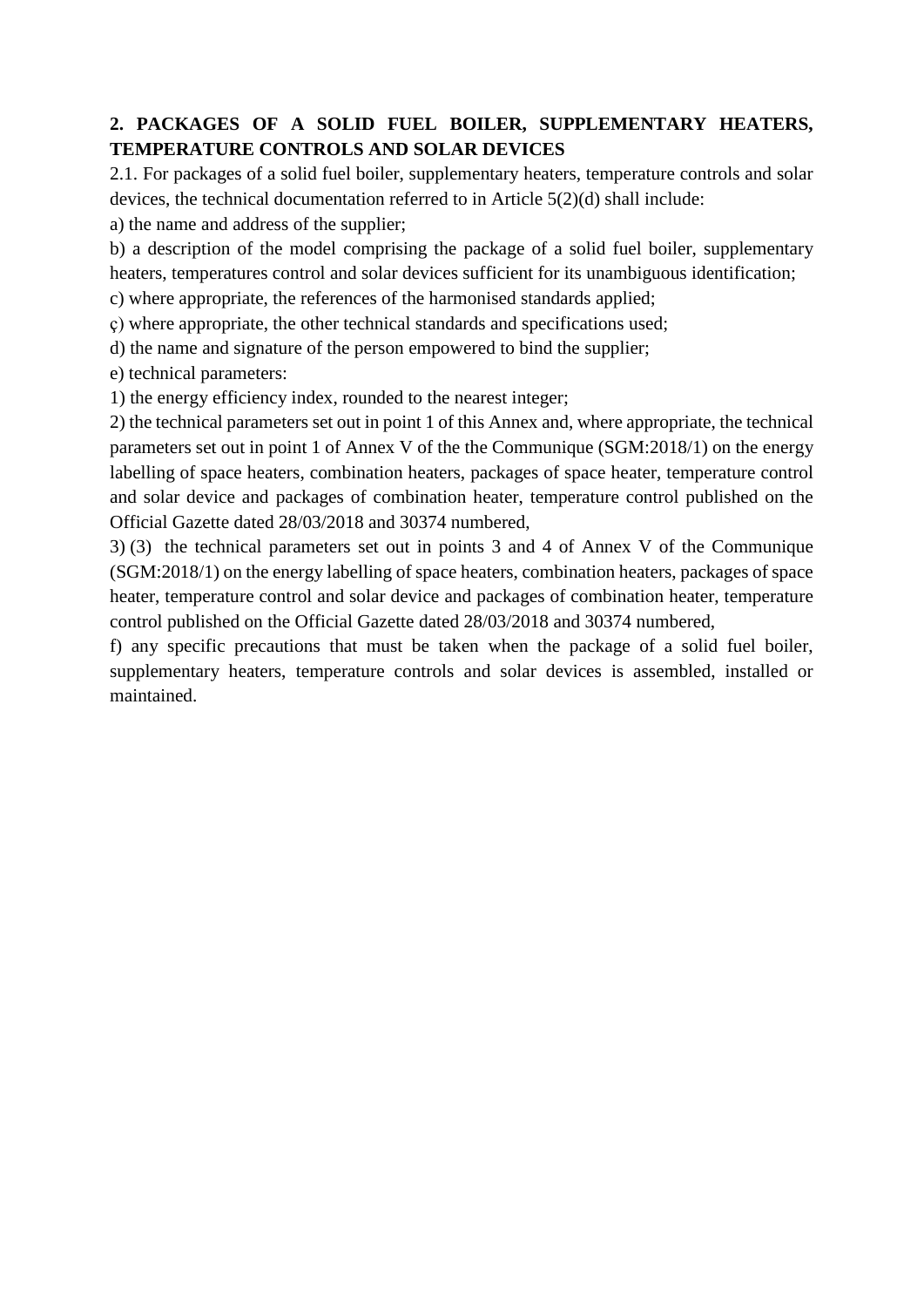### **ANNEX-VI**

## **Information to be provided in cases where end-users cannot be expected to see the product displayed, except on the internet**

## **1.SOLID FUEL BOILERS**

1.1. The Information referred to in Article 6(1)(b) shall be provided in the following order:

a) the energy efficiency class of the model, determined in accordance with Annex II;

b) the rated heat output in kW, rounded to the nearest integer;

c) the energy efficiency index, rounded to the nearest integer and calculated in accordance with Annex IX;

ç) in the case of solid fuel cogeneration boilers the electrical efficiency in %, rounded to the nearest integer.

1.2.The size and font in which the information referred in point 1.1 is printed or shown shall be legible.

## **2. PACKAGES OF A SOLID FUEL BOILER, SUPPLEMENTARY HEATERS, TEMPERATURE CONTROLS AND SOLAR DEVICES**

2.1. The information referred to in Article  $6(2)(b)$  shall be provided in the following order:

a) the energy efficiency class of the model, determined in accordance with Annex II;

b) the energy efficiency index, rounded to the nearest integer;

c) the information set out in Figure 1 and Figure 2 of Annex IV, as appropriate.

2.2. The size and font in which the information referred in point 2.1 is printed or shown shall be legible.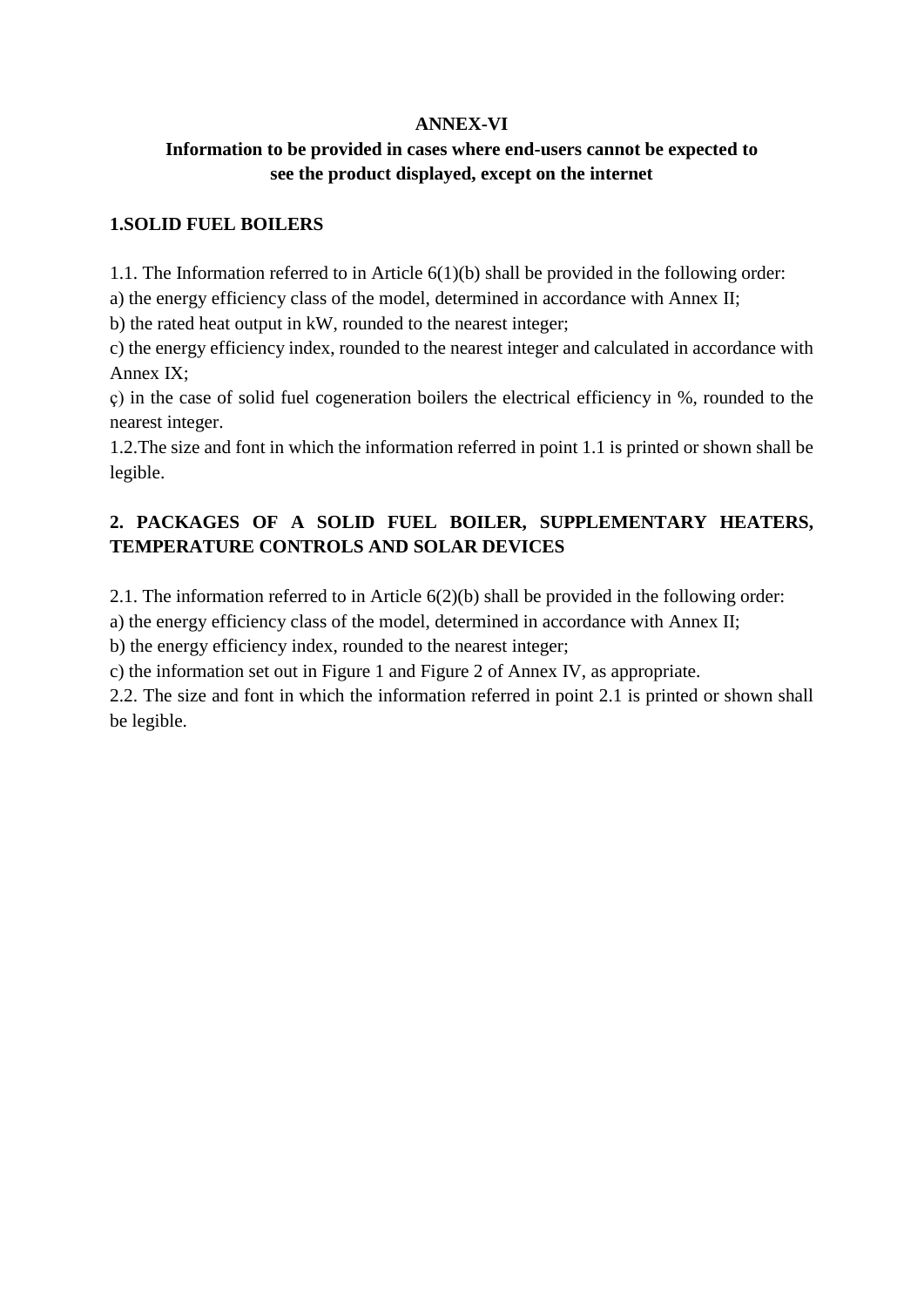### **ANNEX-VII Information to be provided in the case of sale, hire or hire-purchase through the internet**

1. For the purpose of points 2 to 5 of this Annex the following definitions shall apply:

(a) display mechanism means any screen, including tactile screen, or other visual technology used for displaying internet content to users;

(b) nested display means visual interface where an image or data set is accessed by a mouse click, mouse roll-over or tactile screen expansion of another image or data set;

(c) tactile screen means a screen responding to touch, such as that of a tablet computer, slate computer or a smartphone;

(d) alternative text means text provided as an alternative to a graphic allowing information to be presented in non-graphical form where display devices cannot render the graphic or as an aid to accessibility such as input to voice synthesis applications.

2. The appropriate label made available by suppliers in accordance with Article 35 or in the case of a package where appropriate duly filled in based on the label and fiches provided by suppliers in accordance with Article 5, shall be shown on the display mechanism in proximity to the price of the product or package in accordance with the timetable set out in Article 3. If both a product and a package are shown, but with a price indicated only for the package, only the package label shall be displayed. The size shall be such that the label is clearly visible and legible and shall be proportionate to the size specified in Annex III. The label may be displayed using a nested display, in which case the image used for accessing the label shall comply with the specifications laid down in point 3 of this Annex. If nested display is applied, the label shall appear on the first mouse click, mouse roll-over or tactile screen expansion on the image.

3. The image used for accessing the label in the case of nested display shall:

(a) be an arrow in the colour corresponding to the energy efficiency class of the product on the label;

(b) indicate on the arrow the energy efficiency class of the product in white in a font size equivalent to that of the price; and

(c) have one of the following two formats:



4. In the case of nested display, the sequence of display of the label shall be as follows:

(a) the image referred to in point 3 of this Annex shall be shown on the display mechanism in proximity to the price of the product;

(b) the image shall link to the label;

(c) the label shall be displayed after a mouse click, mouse roll-over or tactile screen expansion on the image;

(ç) the label shall be displayed by pop up, new tab, new page or inset screen display;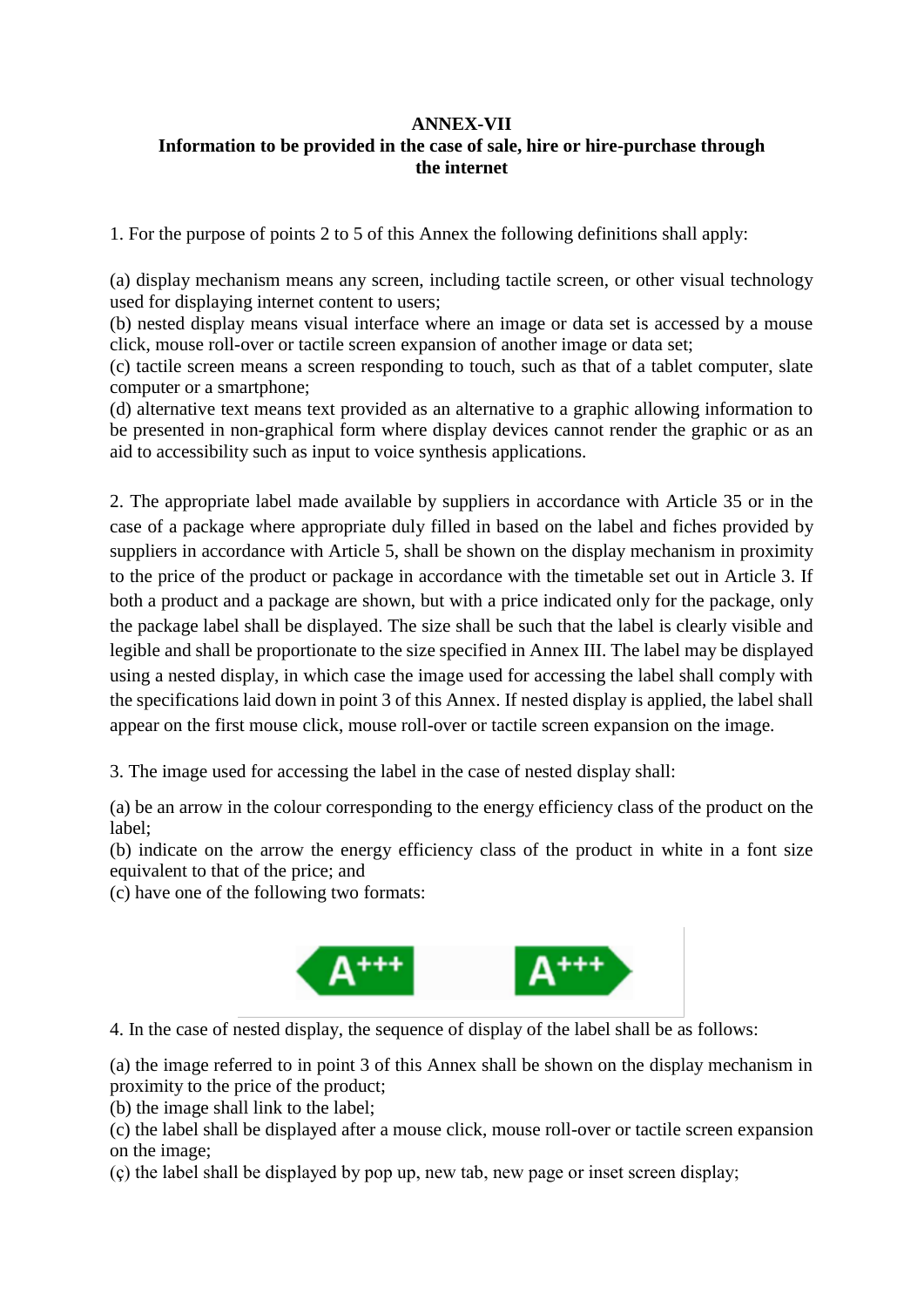(d) for magnification of the label on tactile screens, the device conventions for tactile magnification shall apply;

(e) the label shall cease to be displayed by means of a close option or other Standard closing mechanism;

(f) the alternative text for the graphic, to be displayed on failure to display the label, shall be the energy efficiency class of the product in a font size equivalent to that of the price.

5. The appropriate product fiche made available by suppliers in accordance with Article 3 shall be shown on the display mechanism in proximity to the price of the product or package. The size shall be such that the product fiche is clearly visible and legible. The product fiche may be displayed using a nested display, in which case the link used for accessing the fiche shall clearly and legibly indicate 'Product fiche'. If nested display is used, the product fiche shall appear on the first mouse click, mouse roll-over or tactile screen expansion on the link.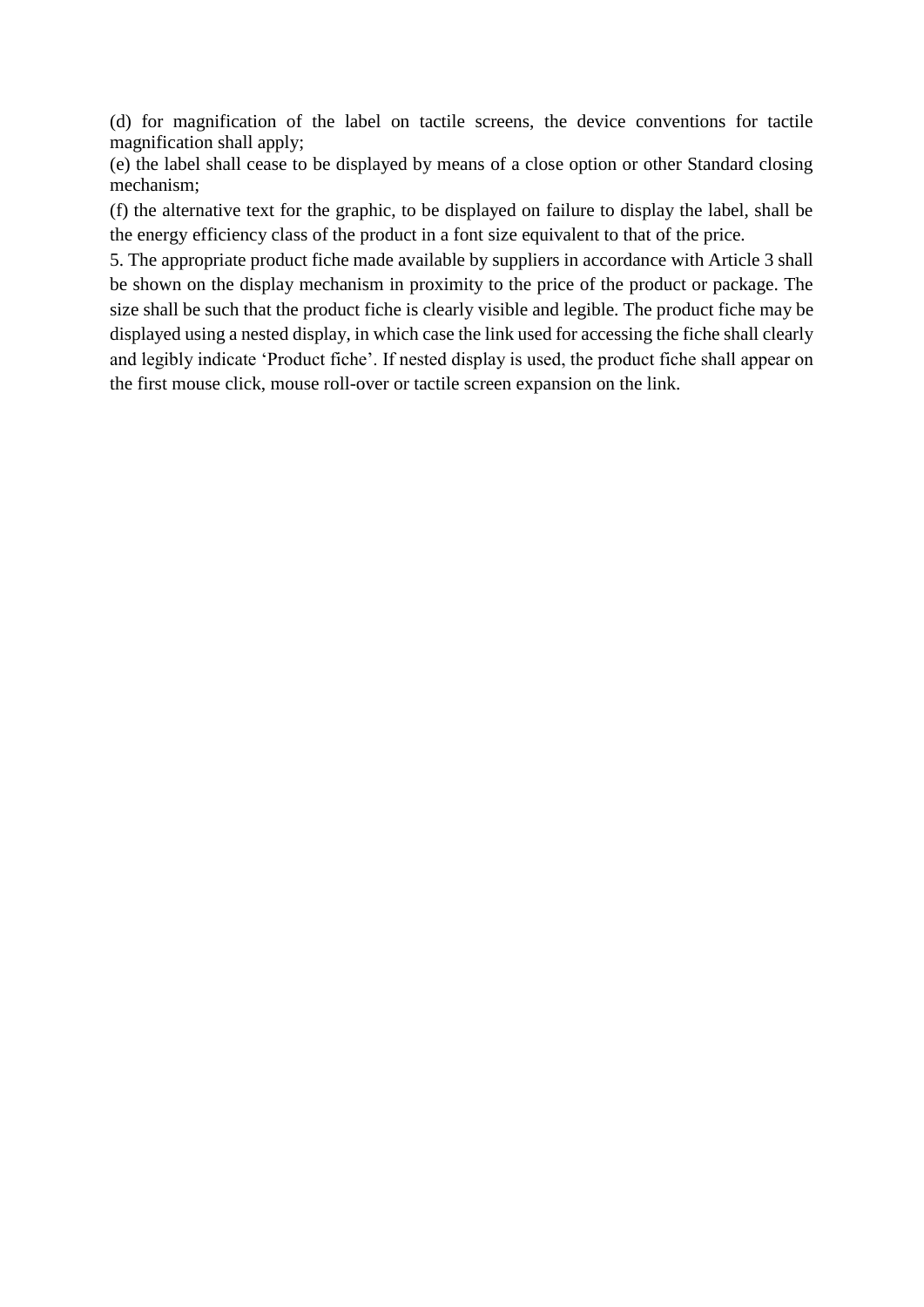## **ANNEX-VIII Measurements and calculations**

1. 1. For the purposes of compliance and verification of compliance with the requirements of this Communique, measurements and calculations shall be made using harmonised standards the reference numbers of which have been published for this purpose in the Official Journal of the European Union, or using other reliable, accurate and reproducible methods that take into account the generally recognised state-of-the-art methods. They shall meet the conditions and technical parameters set out in points 2 to 5.

### **2. General conditions for measurements and calculations**

a) Solid fuel boilers shall be tested with the preferred fuel.

b) The declared value for the seasonal space heating energy efficiency shall be rounded to the nearest integer.

## **3. General conditions for the seasonal space heating energy efficiency of solid fuel boilers** a) The useful efficiency values nn, np and the useful heat output values Pn, Pp shall be measured, as appropriate. For solid fuel cogeneration boilers the electrical efficiency value neı,n is also measured.

b) The seasonal space heating energy efficiency ns shall be calculated as the seasonal space heating energy efficiency in active mode nson, corrected by contributions accounting for temperature controls, auxiliary electricity consumption, and, for solid fuel cogeneration boilers, by adding the elec¬trical efficiency multiplied by a conversion coefficient CC of 2,5;

c) The consumption of electricity shall be multiplied by a conversion coef- ficient CC of 2,5.

# **4. Specific conditions for the seasonal space heating energy efficiency of solid fuel boilers**

a) Seasonal space heating energy efficiency ns is defined as:

$$
\eta_s = \eta_{son} - F(1) - F(2) + F(3)
$$

where:

1)  $\eta_{\text{son}}$ : is the seasonal space heating energy efficiency in active mode, expressed as a percentage, calculated as set out in point 4(b);.

2) F(1): accounts for a loss of seasonal space heating energy efficiency due to adjusted contributions of temperature controls;  $F(1) = 3$ %;

$$
F(1)=\%3.
$$

3) F(2): accounts for a negative contribution to the seasonal space heating energy efficiency by auxiliary electricity consumption, expressed as a percentage, and is calculated as set out in point 4(c);

4) F(3): accounts for a positive contribution to the seasonal space heating energy efficiency by the electrical efficiency of solid fuel cogeneration boilers, expressed as a percentage, and is calculated as follows: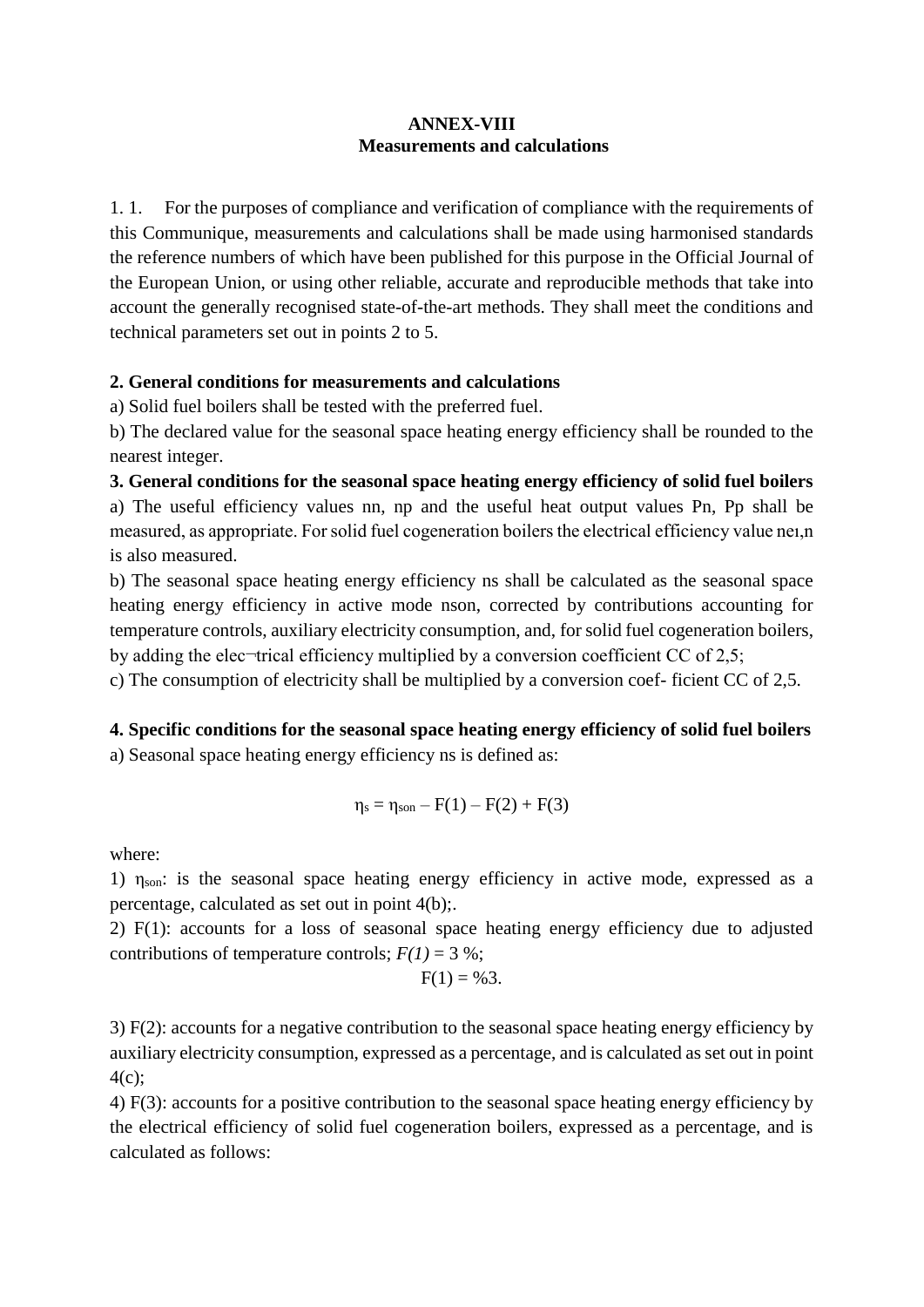$$
F(3) = 2.5 \times \eta_{el,n}
$$

b) the seasonal space heating energy efficiency in active mode, nson, is calculated as follows: 1) for manually stoked solid fuel boilers that can be operated at 50 % of the rated heat output in continuous mode, and for automatically stoked solid fuel boilers:

$$
\eta_{son} = 0.85 \times \eta_p + 0.15 \times \eta_n
$$

2) for manually stoked solid fuel boilers that cannot be operated at 50 % or less of the rated heat output in continuous mode, and for solid fuel cogeneration boilers:

$$
\eta_{son}=\eta_n
$$

c) F(2) is calculated as follows:

1) for manually stoked solid fuel boilers that can be operated at 50 % of the rated heat output in continuous mode, and for automatically stoked solid fuel boilers:

$$
F(2) = 2.5 \times (0.15 \times e l_{max} + 0.85 \times e l_{min} + 1.3 \times P_{SB}) / (0.15 \times P_n + 0.85 \times P_p)
$$

2) for manually stoked solid fuel boilers that cannot be operated at 50 % or less of the rated heat output in continuous mode, and for solid fuel cogeneration boilers:

$$
F(2) = 2.5 \times (el_{max} + 1.3 \times P_{SB}) / P_n
$$

### **5. CALCULATION OF GROSS CALORIFIC VALUE**

The gross calorific value (GCV) shall be obtained from the gross calorific value moisture free (GCVmf) by applying the following conversion:

$$
GCV = GCV_{mf} \times (1 - M)
$$

where:

a) GCV and GCV<sub>mf</sub>, are expressed in megajoules per kilogram;

b) M, is the moisture content of the fuel, expressed as a proportion.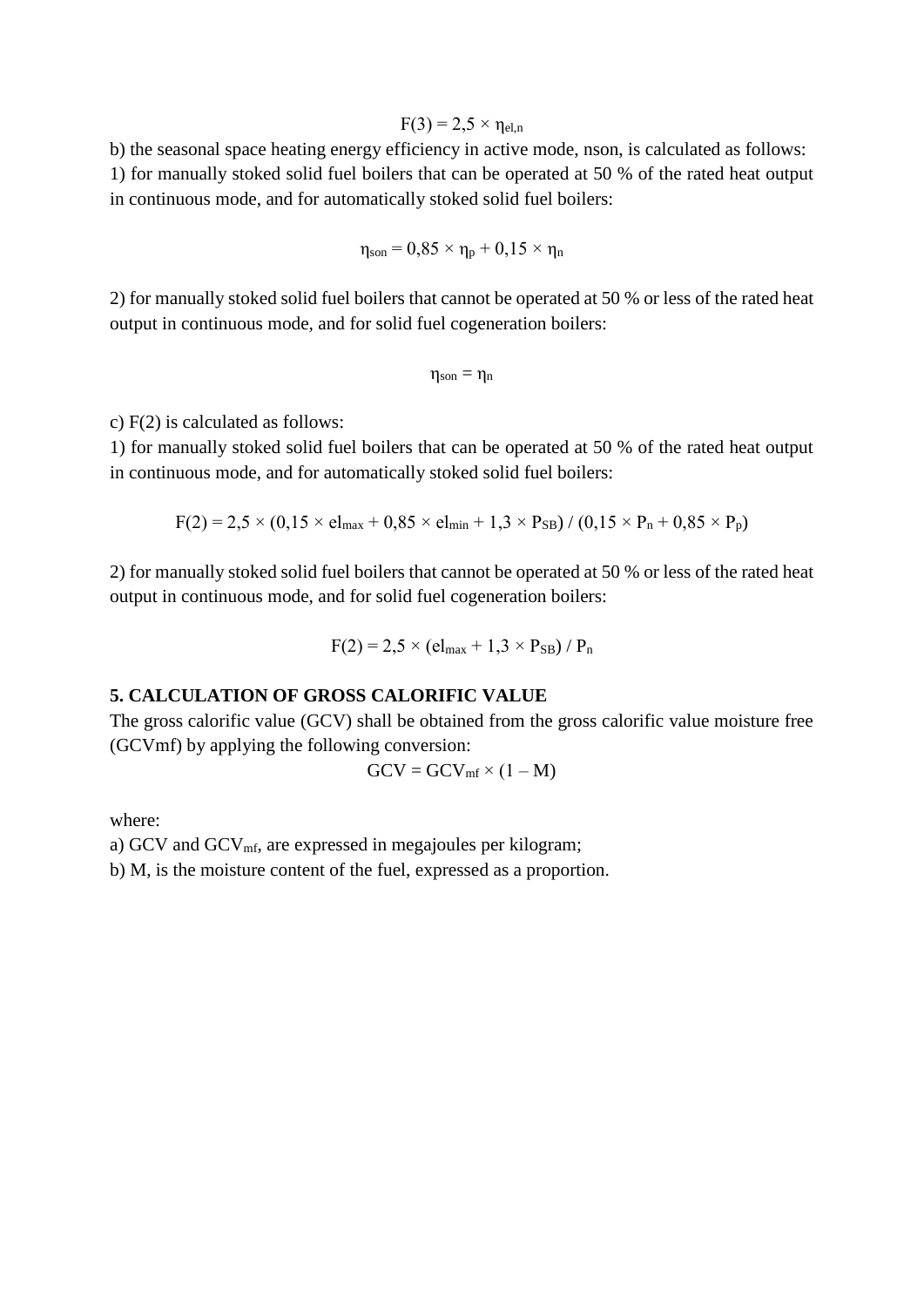### **ANNEX-IX Method for calculating the Energy Efficiency Index**

1. The Energy Efficiency Index (EEI) of solid fuel boilers shall be calculated for the preferred fuel and rounded to the nearest integer as:

 $EEI = \eta_{son} \times 100 \times BLF - F(1) - F(2) \times 100 + F(3) \times 100$ 

where:

a) ηson: is the seasonal space heating energy efficiency in active mode, calculated as set out in point 4(b) of Annex VIII;

b) BLF: is the biomass label factor, which is 1,45 for biomass boilers and 1 for fossil fuel boilers;

c) F(1): accounts for a negative contribution to the energy efficiency index due to adjusted contributions of temperature controls;

$$
F(1)=3.
$$

 $\zeta$ ) F(2): F(2) accounts for a negative contribution to the energy efficiency index by auxiliary electricity consumption, and is calculated as set out in point 4(c) of Annex VIII;

d) F(3): *F(3)* accounts for a positive contribution to the energy efficiency index by the electrical efficiency of solid fuel cogeneration boilers, and is calculated as follows;

$$
F(3) = 2.5 \times \eta_{el,n}
$$

2. The Energy Efficiency Index (EEI) of packages of a solid fuel boiler, supple- mentary heaters, temperature controls and solar devices shall determined in accordance with point 2 of Annex IV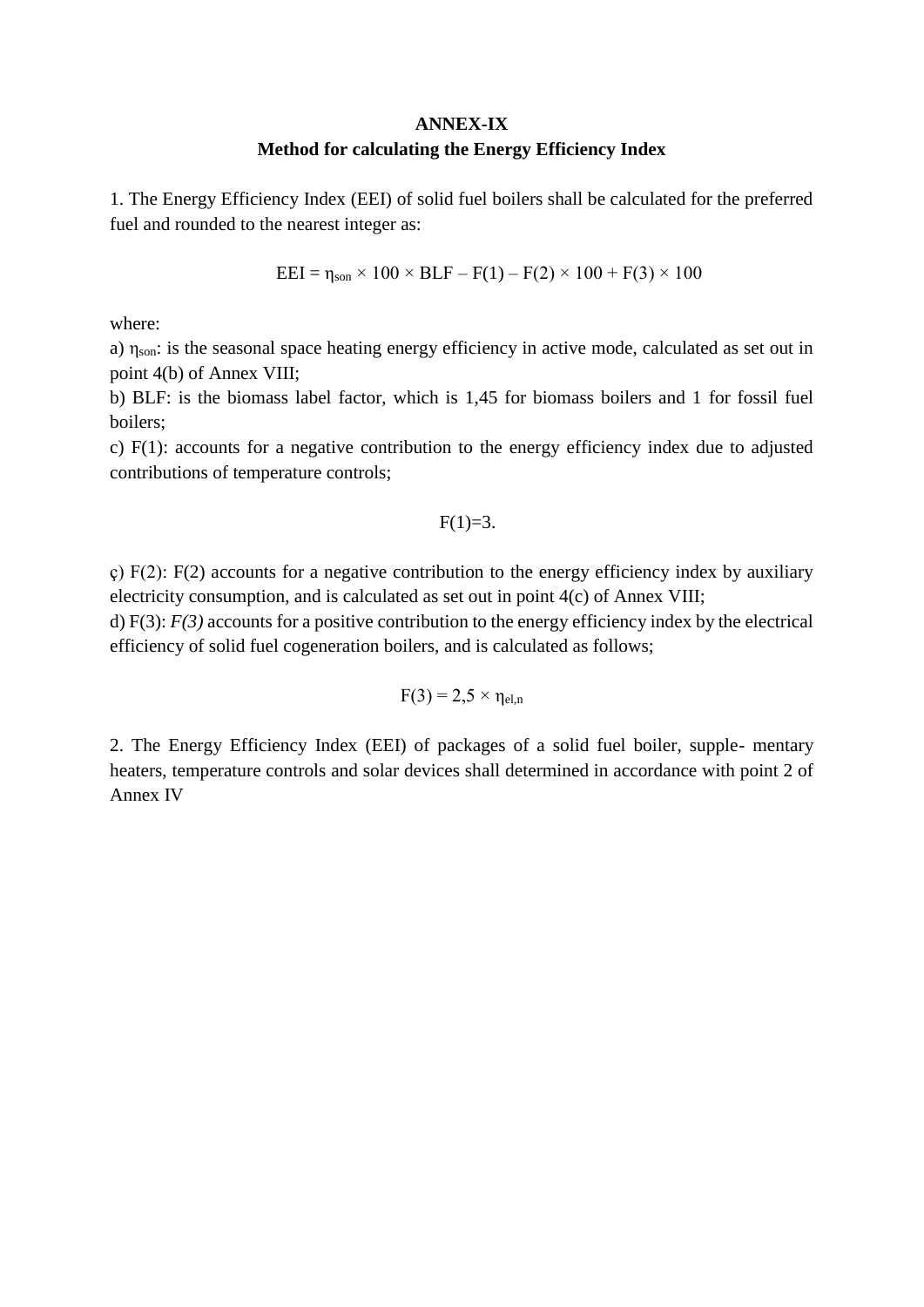### **ANNEX-X**

## **Verification Method for Market Surveillance and Inspection**

The verification tolerances set out in this Annex relate only to the verification of the measured parameters by the Ministry and shall not be used by the supplier as an allowed tolerance to establish the values in the technical documentation. The values and classes on the label or in the product fiche shall not be more favourable for the supplier than the values reported in the technical documentation. When verifying the compliance of a product model with the requirements laid down in this Communique, for the requirements referred to in this Annex, the Ministry shall apply the following procedure:

1. The Ministry shall verify one single unit of the model.

2. The model shall be considered to comply with the applicable requirements if:

a) the values given in the technical documentation pursuant to related articles of Regulation (declared values), and, where applicable, the values used to calculate these values, are not more favourable for the supplier than the corresponding values given in the test reports; and

b) the values published on the label and in the product fiche are not more favourable for the supplier than the declared values, and the indicated energy efficiency class is not more favourable for the supplier than the class determined by the declared values; and

c) when the Ministry test the unit of the model, the determined values (the values of the relevant parameters as measured in testing and the values calculated from these measurements) comply with the respective verification tolerances as given in Table 5. The unit shall be tested with a fuel with characteristics in the same range as the fuel that was used by the supplier to perform the measurements described in Annex VIII.

3. If the results referred to in points 2(a) or (b) are not achieved, the model and all models that have been listed as equivalent models in the supplier's technical documentation shall be considered not to comply with this Communique.

4. If the result referred to in point 2(c) is not achieved, the Ministry shall select three additional units of the same model for testing. As an alternative, the three additional units selected may be of one or more different models that have been listed as equivalent models in the supplier's technical documentation.

5. The model shall be considered to comply with the applicable requirements if for these three units, the arithmetical mean of the determined values complies with the respective verification tolerances given in Table 5.

6. If the result referred to in point 5 is not achieved, the model and all models that have been listed as equivalent models in the supplier's technical docu- mentation shall be considered not to comply with this Communique.

7. The Ministry shall provide all relevant information to the authorities of the other Member States and to the Commission by the coordination of Ministry of Trade without delay after a decision being taken on the non-compliance of the model according to points 3 and 6.

The Ministry shall use the measurement and calculation methods set out in Annex VIII.

The Ministry shall only apply the verification tolerances that are set out in Table 6 and shall only use the procedure described in points 1 to 7 for the requirements referred to in this